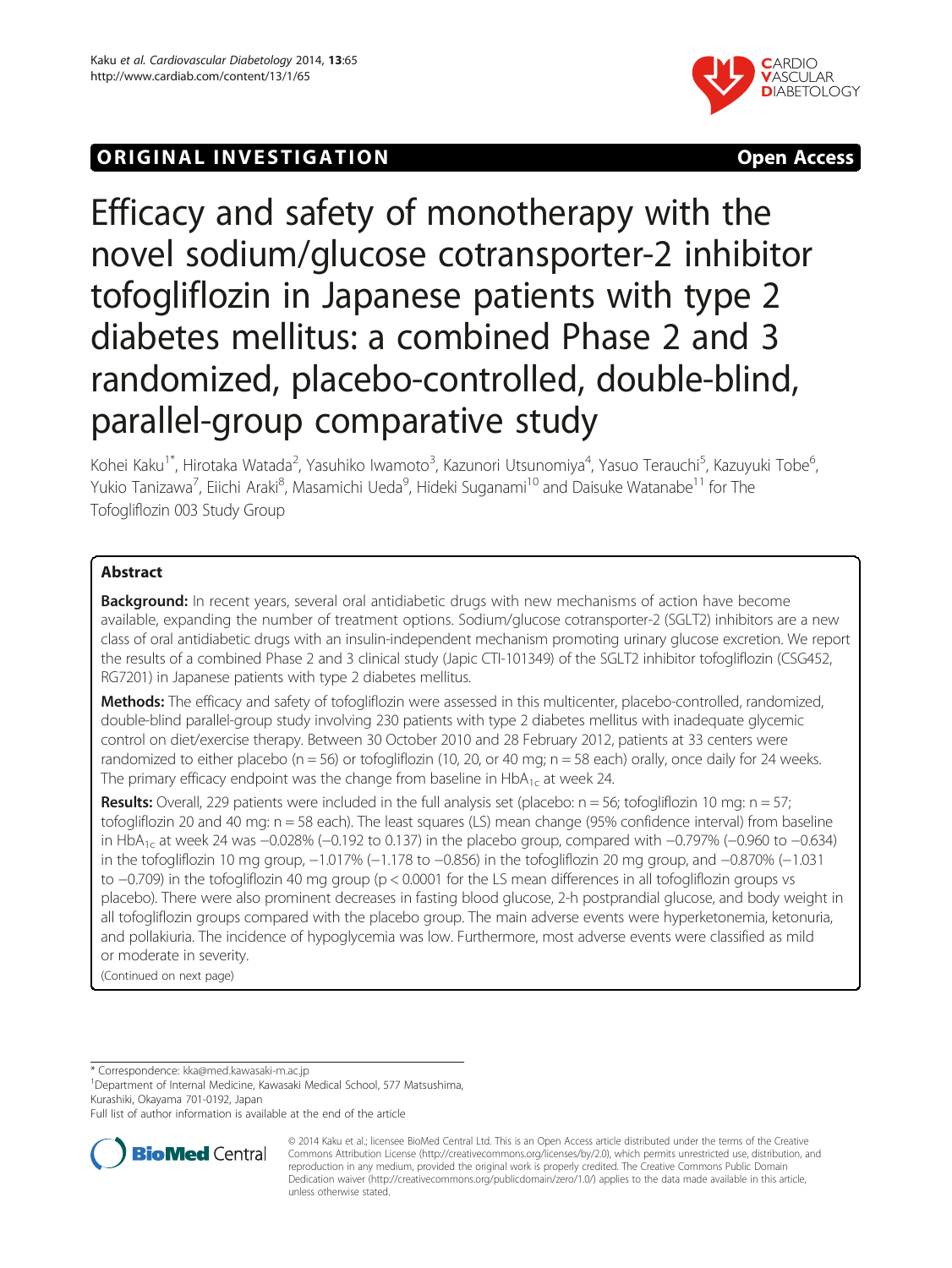### (Continued from previous page)

Conclusions: Tofogliflozin 10, 20, or 40 mg administered once daily as monotherapy significantly decreased HbA<sub>1c</sub> and body weight, and was generally well tolerated in Japanese patients with type 2 diabetes mellitus. Phase 3 studies were recently completed and support the findings of this combined Phase 2 and 3 study.

Trial registration: This study was registered in the JAPIC clinical trials registry (ID: [Japic CTI-101349](http://www.clinicaltrials.jp/user/showCteDetailE.jsp?japicId=JapicCTI-101349)).

Keywords: SGLT2 inhibitor, Tofogliflozin, CSG452, RG7201, HbA<sub>1c</sub>, Body weight

# Introduction

In recent years, antidiabetic drugs with new mechanisms of action have become available, expanding the treatment options [[1\]](#page-14-0). Some antidiabetic drugs, such as insulin, sulfonylureas, and glinides, are associated with relatively high rates of hypoglycemia that may limit their use in some patients [[2\]](#page-14-0). In addition, insulin secretagogues may cause weight gain, which can exacerbate insulin resistance. Even in patients who achieve good glycemic control with antidiabetic drugs as monotherapy or combination therapy, the pathological progression of diabetes may lead to a gradual worsening of glycemic control, and further increases in the doses of the antidiabetic drug(s) may not allow the patient to regain glycemic control [[1](#page-14-0)]. Finally, many classes of antihyperglycemic agents are directly or indirectly reliant on insulin, with the main exceptions being metformin, amylin mimetics, and  $\alpha$ -glucosidase inhibitors [\[2](#page-14-0)]. Therefore, there is a need for new insulin-independent antidiabetic drugs that have a low risk of hypoglycemia, do not increase body weight, and improve the clinical features of diabetes mellitus.

Sodium/glucose cotransporter-2 (SGLT2) inhibitors represent a novel class of antidiabetic drugs that might satisfy these requirements. Inhibition of SGLT2 represents a new mechanism of action because it reduces blood glucose levels by inhibiting renal glucose reabsorption and increasing urinary excretion of excess glucose [[3\]](#page-14-0). Several members of this class of drugs were recently approved for the treatment of type 2 diabetes, including canagliflozin in the US, dapagliflozin in Europe, and ipragliflozin in Japan. SGLT2 inhibitors could also be combined with currently available oral antidiabetic drugs that have different mechanisms of action [\[3](#page-14-0)]. Tofogliflozin (CSG452, RG7201) is a highly selective inhibitor SGLT2 that is under development for the treatment of type 2 diabetes mellitus. As part of its development, the Tofogliflozin 003 combined Phase 2 and 3 Study (CSG003JP) was designed to assess the efficacy and safety of tofogliflozin in patients with type 2 diabetes mellitus with inadequate glycemic control on diet/exercise therapy using a placebo-controlled, randomized, double-blind, parallel-group design. Efficacy was assessed based on the change in  $HbA_{1c}$  from baseline to week 24. We also assessed the dose-dependent effects of tofogliflozin on the change in  $HbA_{1c}$  and other secondary endpoints. The study was conducted in accordance with the "Guidelines for Clinical Evaluation of Oral Hypoglycemic

Agents" in Japan for Phase 2 and 3 studies [\[4\]](#page-14-0).

# Methods

# Study design

This was a multicenter, randomized, placebo-controlled, double-blind, parallel-group study performed at 33 specialist and non-specialist hospitals and clinics spread throughout Japan. The study was conducted in accordance with the Declaration of Helsinki, Good Clinical Practice, the International Conference on Harmonization of Technical Requirements for Registration of Pharmaceuticals for Human Use guidelines, and Japanese law. The study was approved by ethics committees/institutional review boards at all of the participating institutions. All patients provided informed consent prior to being enrolled. After providing informed consent, patients underwent initial screening and those who met the inclusion criteria were provisionally registered. Patients then entered a second screening phase and those who still met the inclusion criteria were accepted for final registration and were randomized at a 1:1:1:1 ratio to the four study groups. An investigator at the registration center created and managed a random allocation table, and confirmed that the study drugs and packaging were indistinguishable. After confirmation of eligibility, the patients were allocated to the study groups by the registration center using a dynamic, minimization method, with stratification for  $HbA_{1c}$  (JDS units: <8.0% or ≥8.0%) and sex. The participating clinicians at each center gave the allocated drugs to the individual patients. Patient allocation was managed using a central webbased system. To further maintain blinding, investigators were not permitted to measure urinary glucose levels or drug concentrations. The investigator responsible for managing the allocation table could only reveal the allocations after the data had been reported. The overall screening period was 8 weeks. Patients were then randomized to receive tofogliflozin 10, 20, or 40 mg, or placebo, which were to be administered orally, once daily before breakfast for 24 weeks after the screening period (Figure [1](#page-2-0)). All patients took two tablets to make up the required dose: (1) one tofogliflozin or placebo 10 or 20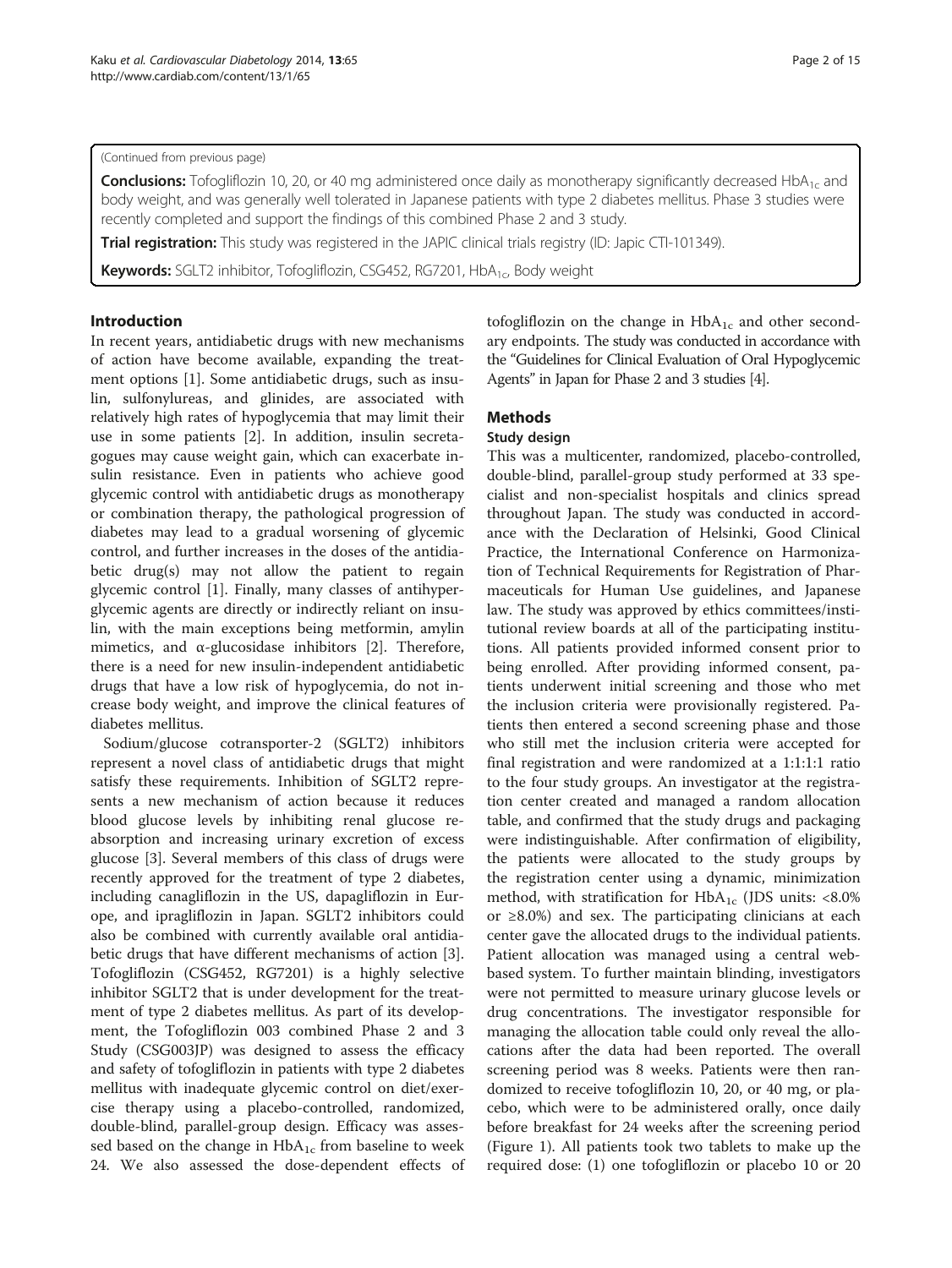<span id="page-2-0"></span>

mg tablet; and (2) one tofogliflozin or placebo 40 mg tablet. The tofogliflozin and placebo 10 and 20 mg tablets were identical in appearance, as were the tofogliflozin and placebo 40 mg tablets. For example, patients in the 10 mg group took one tofogliflozin 10 mg tablet plus one placebo 40 mg tablet. Visits were scheduled at weeks 0, 4, 8, 12, 16, 20, and 24 during treatment. A visit was also arranged at the time of discontinuation from the study. The tests and examinations performed at each visit are listed in Additional file [1](#page-12-0): Table S1.

#### Inclusion and exclusion criteria

Patients were aged 20–74 years and had been diagnosed with type 2 diabetes mellitus. Patients were included if they met the following criteria: (1) treatment with diet and exercise therapy only for  $\geq 8$  weeks before screening for provisional registration; (2)  $HbA_{1c}$  at screening of ≥7.3 to <10.3% (National Glycohemoglobin Standardization Program [NGSP] values) and body mass index (BMI) at screening of  $\geq$ 18.5 to <45.0 kg/m<sup>2</sup>; (3) percent changes in  $HbA_{1c}$  (% change in Japan Diabetes Society [JDS] units, values presented in text are NGSP units) and body weight from the provisional registration visit to the final registration visit of  $\leq 10\%$  and  $< 5\%$ , respectively; (4) controlled blood pressure and, in patients who were concomitantly using antihypertensive drugs, only patients who did not need to change their dosing regimens. Patients using other antidiabetic drugs were eligible providing their prior drug was stopped ≥8 weeks before the provisional registration.  $HbA_{1c}$  was originally reported in JDS units and was converted to NGSP units using the following equation:  $HbA_{1c}$  (NGSP) =  $HbA_{1c}$ (JDS value)/0.999 + 0.288.

The main exclusion criteria were: (1) type 1 diabetes mellitus; (2) acute diabetic complications (e.g., diabetic ketoacidosis), acute coronary syndromes, stroke, or genitourinary infections within 24 weeks before the screening for provisional registration; (3) dehydration requiring hospitalization within 12 weeks before the screening for provisional registration; and (4) severe or frequent episodes of hypoglycemia within 4 weeks before the screening for provisional registration. Patients with uncontrolled blood pressure, acute coronary syndrome, or stroke, for example, were excluded to avoid potential worsening of these conditions during treatment with an experimental drug. Patients with a history of infection or hypoglycemia were excluded because of the difficulty in evaluating the safety of tofogliflozin.

# **Efficacy**

The primary efficacy endpoint was the change from baseline in  $HbA_{1c}$  at week 24. If a patient did not have a recorded  $HbA_{1c}$  value at week 24, the last post-baseline value measured before the scheduled visit at week 24 was used as the value at week 24 (last observation carried forward [LOCF] procedure). The secondary efficacy endpoints included the changes from baseline to week 24 for fasting plasma glucose; 2-h postprandial glucose (after a meal tolerance test); fasting and 2-h postprandial insulin (after a meal tolerance test); glycoalbumin; body weight; pancreatic β cell function (homeostatic model assessment [HOMA-β]) and insulin resistance (HOMA-IR) and Matsuda Index; insulin, serum lipid levels (total cholesterol, low-density lipoprotein–cholesterol (LDL-C), high-density lipoprotein–cholesterol, and triglycerides); adiponectin; blood pressure; and waist circumference. All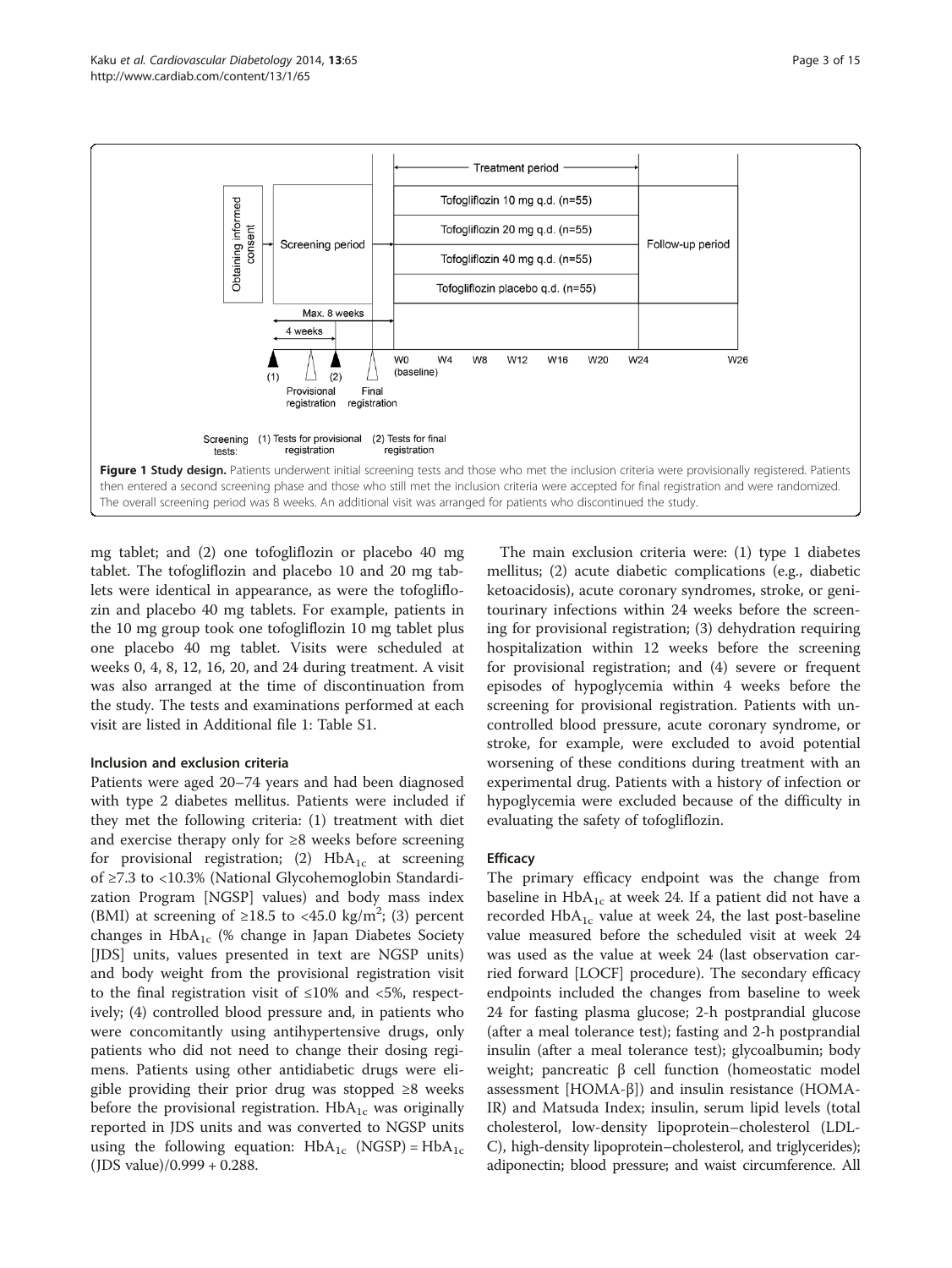secondary efficacy endpoints were assessed using the LOCF procedure.

#### Safety

Safety endpoints included adverse events (AEs), which included subjective symptoms and objective findings, laboratory tests, physical findings, vital signs, 12-lead electrocardiography, and self-monitored blood glucose. Adverse events (AEs) were coded using the MedDRA (Ver. 13.1). For AEs that occurred after administration of study drug, the following information was recorded by an investigator in a case report form: type of AE, degree of severity, date of occurrence, date of restoration/ remission, treatment, outcome, and relationship to the study drug (or evidence for the lack of relationship if the study drug was not related to the event). If an investigator observed serious AEs occurring during the study or within 2 weeks after terminating the study drug administration, whether related to the study drug or not, they reported the events to the sponsor or emergency center by phone or fax as soon as possible (within 24 hours of observing the serious AE). Adverse events for which a causal relationship could not be ruled out were defined as adverse drug reactions (ADRs). All instances of hypoglycemia were reported as AEs. Hypoglycemia was defined as either (1) signs/symptoms consistent with hypoglycemia that resolved after ingesting food or administration of glucagon or glucose, or (2) blood glu- $\cos\epsilon \leq 50$  mg/dL with or without signs/symptoms of hypoglycemia.

Blood biochemical (including efficacy variables) and laboratory variables were measured using standardized, validated methods at an accredited central laboratory (Mitsubishi Chemical Medience Corp., Tokyo, Japan). The blood tofogliflozin concentration was measured by Swiss BioAnalytics AG (Birsfelden, Switzerland).

#### Statistical analysis

For each treatment group, patient demographics are summarized with appropriate descriptive statistics (means and standard deviation [SD] for continuous variables, and counts and percentages for categorical variables).

The sample size was calculated based on the expected changes in  $HbA_{1c}$  in the placebo and 20 mg tofogliflozin groups of −0.2% and −0.7%, respectively. With a common SD of 0.75% based on the results of a prior Phase 2 study (unpublished data), 49 patients were needed per group to show superiority of tofogliflozin over placebo at a power of 90% and two-sided  $P < 0.05$ . With an expected dropout rate of 10%, the target sample size was 55 patients in each group.

The primary endpoint (change from baseline in  $HbA_{1c}$ at week 24) was analyzed using an analysis of covariance (ANCOVA) model with treatment groups (placebo and

tofogliflozin 10, 20, or 40 mg) as a fixed effect and baseline  $HbA_{1c}$  and gender as covariates to verify the superiority of tofogliflozin over placebo. To control the overall significance level, a closed testing procedure using the assumption of a monotonic dose-response curve was applied. Once the superiority of tofogliflozin 40 mg over placebo was verified, tests for the superiority of tofogliflozin 20 and 10 mg were performed. The (twosided) significance level for each test was 0.05. The secondary endpoints body weight and fasting plasma glucose (FPG) were analyzed using an ANCOVA model with treatment groups (placebo and tofogliflozin 10, 20, or 40 mg) as a fixed effect and the corresponding baseline value as a covariate. Other secondary endpoints are presented descriptively as the mean  $\pm$  SD or n  $(\%)$ , as appropriate. Continuous variables were compared using t tests. In this article, all  $HbA_{1c}$  results are presented using NGSP values.

The number of patients with AEs and the number of AEs/ADRs were tabulated by system organ class and preferred term. Changes over time in laboratory values are presented descriptively and laboratory variables were studied for any abnormal changes of ≥5%.

Efficacy analyses were conducted in the full analysis set, which was defined as all randomized patients who received at least one dose of the study drug and had both a baseline value and at least one post baseline value of  $HbA_{1c}$ . The efficacy analyses were repeated in the perprotocol set, which was defined as all randomized patients who completed the trial without a major protocol violation. Safety analyses were conducted in the safety analysis set, which was defined as all randomized patients who received at least one dose of the study drug.

# Results

#### Patient disposition

A total of 235 Japanese patients were randomized (57 in the placebo group, 59 in the tofogliflozin 10 mg group, 60 in the tofogliflozin 20 mg group, and 59 in the tofogliflozin 40 mg group). The study was performed between 30 October 2010 (first patient enrolled) and 28 February 2012 (final visit of the last patient). Table [1](#page-4-0) shows the number of patients included in the safety analysis set, full analysis set (FAS), and per-protocol set (PPS).

Table [2](#page-5-0) shows the patient characteristics for the FAS. The range of means (for continuous variables) or proportions (for categorical variables) for key characteristics across treatment groups was as follows. Female patients accounted for 32.8–33.9% of all patients, the mean age was 56.6–58.6 years, and 22.4–31.6% of patients were aged ≥65 years. The mean body weight was 67.3–71.2 kg, and the mean BMI was  $25.0-26.0$  kg/m<sup>2</sup>. The mean duration of type 2 diabetes mellitus was 6.0–6.7 years, and 26.3–39.7% of patients had previously received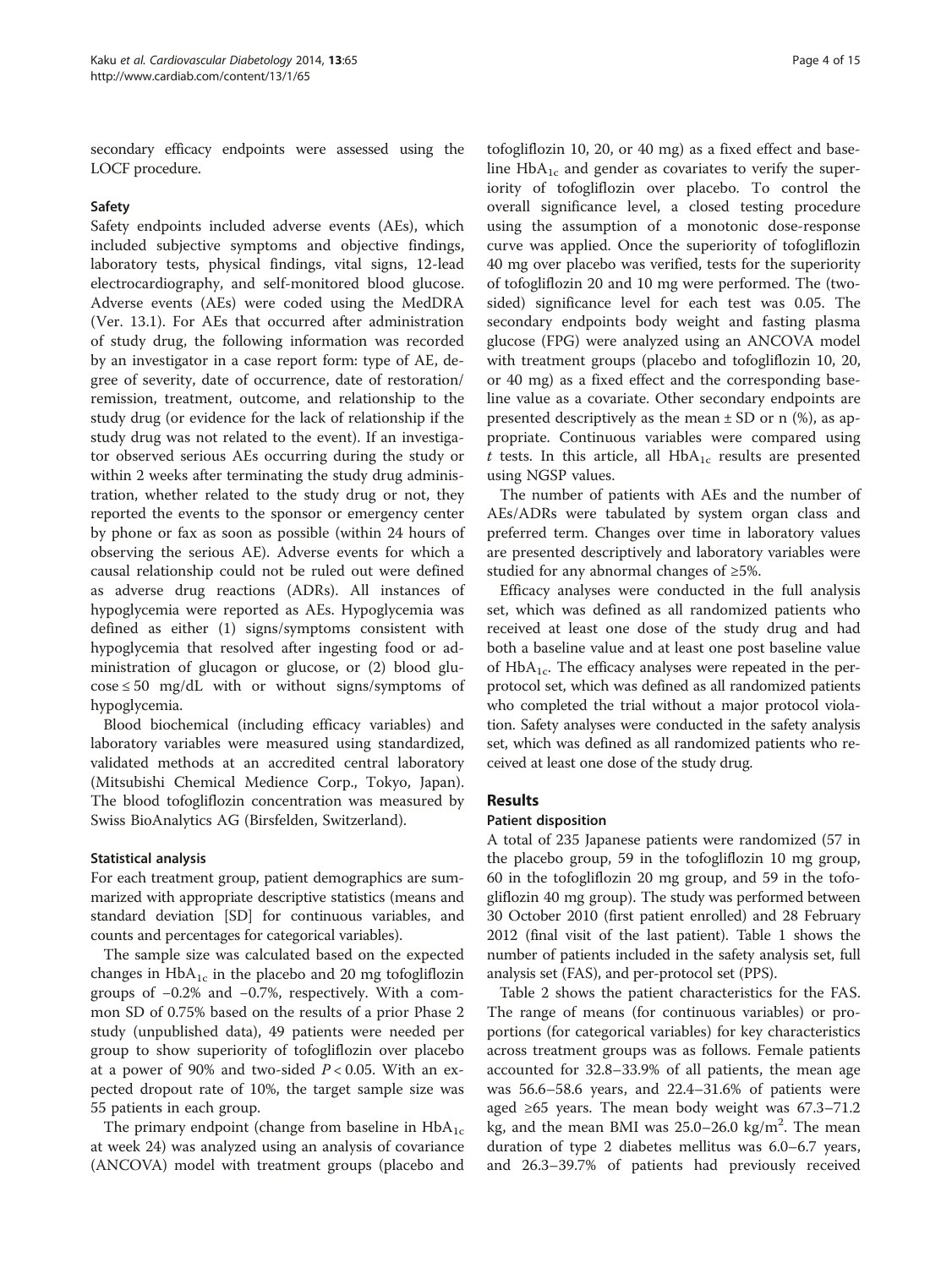| Analysis set                                                         | Placebo  | Tofogliflozin          |                        |                 |                     |
|----------------------------------------------------------------------|----------|------------------------|------------------------|-----------------|---------------------|
|                                                                      |          | 10 <sub>mg</sub><br>55 | 20 <sub>mg</sub><br>55 | 40 mg<br>55     | <b>Total</b><br>220 |
| Target sample size                                                   | 55       |                        |                        |                 |                     |
| Patients enrolled                                                    | 57       | 59                     | 60                     | 59              | 235                 |
| SAS*                                                                 | 56       | 58                     | 58                     | 58              | 230                 |
| Patients excluded from the SAS (did not take the study drug)         | -1       | 1                      | 2                      | 1               | 5                   |
| $FAS+$                                                               | 56       | 57                     | 58                     | 58              | 229                 |
| Patients excluded from the FAS                                       | $\Omega$ | $1^5$                  | $\Omega$               | $\Omega$        | -1                  |
| $PPS+$                                                               | 54       | 54                     | 58                     | 56              | 222                 |
| Patients excluded from the PPS                                       | 2        | 3                      | $\circ$                | 2               | $\overline{7}$      |
| Administered <75% of the scheduled doses                             | 0        | $\mathbf{0}$           | $\Omega$               | 1               |                     |
| Administered the study drug for <8 weeks from the start of treatment | 2        | $\overline{2}$         | $\Omega$               | $1^{\text{SI}}$ | 5                   |
| Used a prohibited drug during treatment                              | $\Omega$ | 1                      | $\Omega$               | $1^{\parallel}$ | 2                   |
| Study withdrawals before starting the study drug                     | 1        | 1                      | 2                      | 1               | 5                   |
| Violated eligibility criteria                                        | $\Omega$ | $\Omega$               |                        | $\Omega$        |                     |
| Other protocol violation                                             | 0        | $\mathbf{0}$           | $\mathbf{0}$           | 1               |                     |
| Patient decided to withdraw                                          | $\Omega$ |                        |                        | $\Omega$        | 2                   |
| Administrative/other reason                                          | 1        | $\Omega$               | $\Omega$               | $\Omega$        |                     |
| Study withdrawals after starting the study drug                      | 8        | $\overline{4}$         | 1                      | $\overline{4}$  | 17                  |
| Adverse event                                                        | 1        | 2                      | $\Omega$               | 3               | 6                   |
| Inadequate efficacy                                                  | 4        | $\Omega$               | $\Omega$               | $\Omega$        | 4                   |
| Protocol violation                                                   | 0        | 1                      | $\mathbf{0}$           | 1               | 2                   |
| Patient did not administer the study drug/did not cooperate          | 2        | 1.                     | $\Omega$               | $\Omega$        | 3                   |
| Patient decided to withdraw                                          | $\Omega$ | $\Omega$               |                        | $\Omega$        |                     |
| Other reason                                                         |          | 0                      | 0                      | $\Omega$        |                     |
| Completers                                                           | 48       | 54                     | 57                     | 54              | 213                 |

<span id="page-4-0"></span>

| Table 1 Numbers of patients included in each analysis set, reasons for study withdrawal, and numbers of patients who |  |  |  |
|----------------------------------------------------------------------------------------------------------------------|--|--|--|
| completed the study                                                                                                  |  |  |  |

\*The safety analysis set was defined as all randomized patients who received at least one dose of the study drug.

† The full analysis set was defined as all randomized patients who received at least one dose of the study drug and had both a baseline value and at least one post baseline value of  $HbA_{1c}$ .

The per-protocol set defined as all randomized patients who completed the trial without a major protocol violation.

<sup>§</sup>No post-baseline HbA<sub>1c</sub> measurement.<br><sup>In</sup> this was the same patient

This was the same patient.

Abbreviations: SAS safety analysis set, FAS full analysis set, PPS per-protocol set.

treatments for diabetes mellitus. The mean  $HbA_{1c}$  was 8.34–8.45%, and the mean fasting blood glucose was 167.9–170.2 mg/dL. The patient characteristics were generally comparable among the treatment groups.

#### Change in  $HbA_{1c}$  from baseline to week 24

Table [3](#page-6-0) presents the changes from baseline in  $HbA_{1c}$  at week 24. The least squares (LS) mean change (95% confidence interval [CI]) in  $HbA_{1c}$  from baseline to week 24 was significantly greater in all three tofogliflozin groups than in the placebo group, with placebo-adjusted mean changes of −0.769%, −0.990%, and −0.842% in the tofogliflozin 10 mg, 20 mg, and 40 mg groups, respectively. The decrease in  $HbA_{1c}$  from baseline to week 24 was significantly greater  $(P < 0.0001)$  in all three tofogliflozin groups compared with the placebo group, with the tofogliflozin 20 mg group showing the greatest decrease throughout the study (Figure [2](#page-7-0)).

#### Secondary endpoints

The secondary endpoints are summarized in Table [3](#page-6-0). The decreases in fasting blood glucose from baseline to week 24 were significantly greater in all tofogliflozin groups than in the placebo group, with placebo-adjusted differences of −23.307, −27.338, and −23.766 mg/dL for tofogliflozin 10 mg, 20 mg, and 40 mg, respectively. The reductions in body weight were also significantly greater in the tofogliflozin groups, with placebo-adjusted differences of −1.87, −2.50, and −2.61 kg for tofogliflozin 10 mg, 20 mg, and 40 mg, respectively. Among the tofogliflozin groups, the tofogliflozin 20 mg group showed the greatest decrease in fasting blood glucose, and the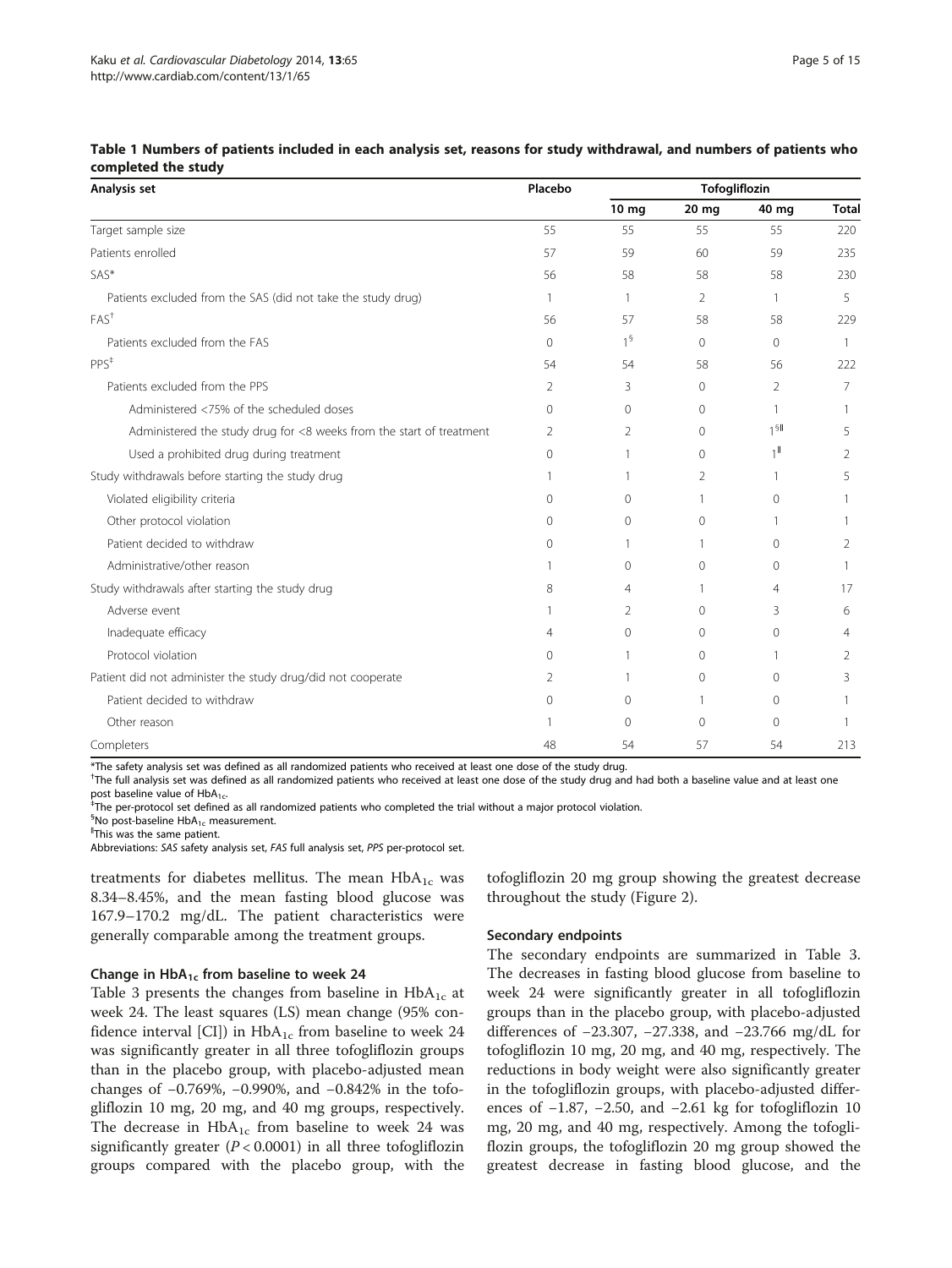#### <span id="page-5-0"></span>Table 2 Patient characteristics at baseline (FAS)

|                                               |        | Placebo       | Tofogliflozin    |               |               |  |
|-----------------------------------------------|--------|---------------|------------------|---------------|---------------|--|
|                                               |        |               | 10 <sub>mg</sub> | 20 mg         | 40 mg         |  |
| n                                             |        | 56            | 57               | 58            | 58            |  |
| Age (years), Mean (SD)                        |        | 56.8 (9.9)    | 58.6 (9.8)       | 56.6 (10.2)   | 57.0 (9.1)    |  |
| Gender, n (%)                                 | Male   | 37 (66.1%)    | 38 (66.7%)       | 39 (67.2%)    | 39 (67.2%)    |  |
|                                               | Female | 19 (33.9%)    | 19 (33.3%)       | 19 (32.8%)    | 19 (32.8%)    |  |
| Body weight (kg), Mean (SD)                   |        | 71.20 (12.64) | 67.26 (12.67)    | 68.06 (15.82) | 68.72 (11.91) |  |
| BMI (kg/m <sup>2</sup> ), Mean (SD)           |        | 26.00 (4.11)  | 25.07 (3.53)     | 24.99 (4.55)  | 25.78 (4.10)  |  |
| $HbA_{1c}$ (%), Mean (SD)                     |        | 8.41 (0.78)   | 8.45(0.75)       | 8.34(0.81)    | 8.37(0.77)    |  |
| Fasting plasma glucose (mg/dL), Mean (SD)     |        | 168.8 (24.9)  | 170.2 (32.4)     | 168.7 (29.6)  | 167.9 (37.0)  |  |
| eGFR (mL/min/1.73 m <sup>2</sup> ), Mean (SD) |        | 83.78 (17.68) | 84.90 (20.15)    | 86.78 (19.62) | 86.00 (18.18) |  |
| Systolic blood pressure (mmHg), Mean (SD)     |        | 128.3(13.7)   | 128.0 (15.6)     | 131.3 (12.9)  | 129.3 (12.5)  |  |
| Diastolic blood pressure (mmHg), Mean (SD)    |        | 76.7 (11.4)   | 78.6 (10.6)      | 79.2 (11.7)   | 78.7 (9.0)    |  |
| Duration of diabetes (years), Mean (SD)       |        | 6.0(6.1)      | 6.3(7.1)         | 6.4(5.1)      | 6.7(5.5)      |  |
| Prior treatment of diabetes                   | Yes    | 16 (28.6%)    | 15 (26.3%)       | 23 (39.7%)    | 16 (27.6%)    |  |
|                                               | No     | 40 (71.4%)    | 42 (73.7%)       | 35 (60.3%)    | 42 (72.4%)    |  |

Abbreviations: BMI body mass index, eGFR estimated glomerular filtration rate.

tofogliflozin 40 mg group showed the greatest decrease in body weight (Table [3](#page-6-0) and Figure [3\)](#page-8-0). When we divided patients into tertiles of baseline values, the change in fasting blood glucose from baseline to week 24 was greater in patients with higher baseline fasting blood glucose (Figure [4\)](#page-8-0).

#### Other secondary endpoints

Fasting and 2-h postprandial insulin levels decreased significantly in the tofogliflozin groups compared with the placebo group; however, the magnitudes of the reductions were small (Table [3](#page-6-0)). Systolic and diastolic blood pressures decreased significantly in the tofogliflozin groups relative to the placebo group (Table [3\)](#page-6-0). There were significant improvements in high-density lipoprotein cholesterol and triglyceride levels in all of the tofogliflozin groups. Although total cholesterol and LDL-C levels decreased slightly in the tofogliflozin 10 and 20 mg groups, the magnitudes of the reductions were less than those in the placebo group. However, there was a non-significant increase in total cholesterol level and a significant increase in LDL-C level in the tofogliflozin 40 mg group. The decrease in 2-h postprandial glucose and waist circumference from baseline to week 24 was significantly greater in all tofogliflozin groups than in the placebo group.

#### Adverse events

Table [4](#page-9-0) presents a summary of the AEs and ADRs, along with AEs occurring at an incidence of ≥5% in any treatment group. Hyperketonemia, ketonuria, pollakiuria, and headache were more likely to occur in the tofogliflozin groups than in the placebo group. Dosedependent AEs were hyperketonemia and pollakiuria. All events were mild, required no treatment, and resolved or improved, except for one event in one patient, for which follow-up was unnecessary.

There were no deaths. However, myocardial ischemia occurred in one patient in the tofogliflozin 40 mg group, and this was classified as a serious ADR. The patient had dyslipidemia, hypertension and obesity, which are considered as risk factors for the progression of arteriosclerosis. However, because the event occurred during the treatment with tofogliflozin, a causal relationship to tofogliflozin could not be excluded. Because the patient showed improvements in glycemic control during the treatment with tofogliflozin, the administration of tofogliflozin was continued.

Among AEs leading to discontinuation, mild vertigo in one patient in the tofogliflozin 10 mg group and moderate weight decrease in one patient in the tofogliflozin 40 mg group were classified as ADRs. Both events resolved.

The severity of AEs related to hypoglycemia was mild or moderate, and all events resolved within a day. Urinary tract and genital infections occurred in different patients in the tofogliflozin 40 mg group (1.7%). These infections were cystitis and vulvitis. Both events were mild and resolved without treatment. The episode of vulvitis was not considered related to tofogliflozin.

#### Laboratory variables

Table [5](#page-10-0) presents the change from baseline to week 24 in laboratory parameters. There were no abnormal changes in any laboratory variable of ≥5% in any of the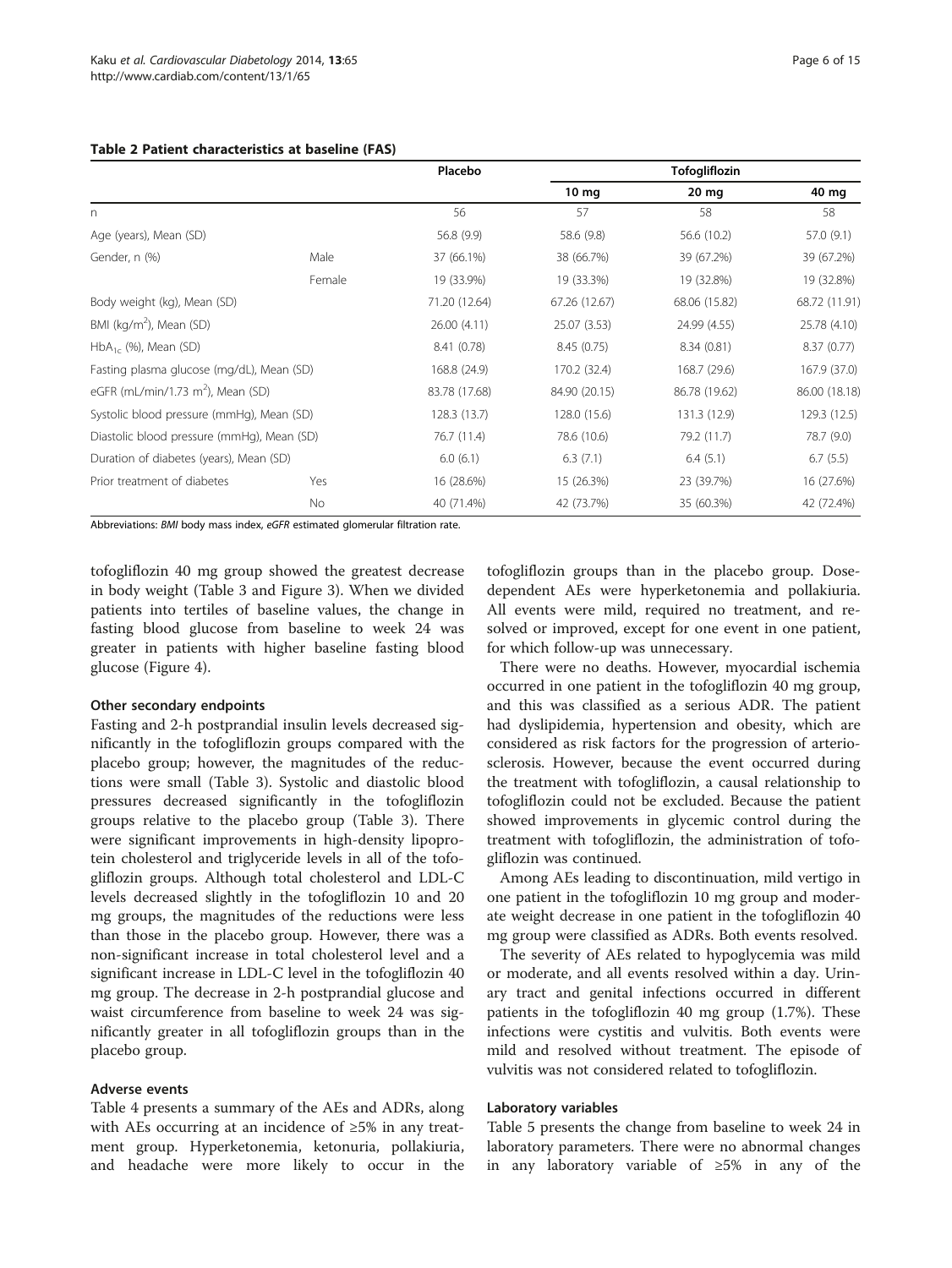| Variable                                 | Placebo                             | Tofogliflozin                                     |                                                                                                                                                       |                                                     |  |  |  |
|------------------------------------------|-------------------------------------|---------------------------------------------------|-------------------------------------------------------------------------------------------------------------------------------------------------------|-----------------------------------------------------|--|--|--|
|                                          |                                     | 10 <sub>mg</sub>                                  | 20 mg                                                                                                                                                 | 40 mg                                               |  |  |  |
| $HbA_{1c}$ (%)                           |                                     |                                                   |                                                                                                                                                       |                                                     |  |  |  |
| N.                                       | 56                                  | 57                                                | 58                                                                                                                                                    | 58                                                  |  |  |  |
| LS mean $(95\%$ CI)                      |                                     |                                                   | $-0.028$ (-0.192 to 0.137) -0.797 (-0.960 to -0.634) <sup>†††</sup> -1.017 (-1.178 to -0.856) <sup>†††</sup> -0.870 (-1.031 to -0.709) <sup>†††</sup> |                                                     |  |  |  |
| Placebo-adjusted difference              |                                     | $-0.769$                                          | $-0.990$                                                                                                                                              | $-0.842$                                            |  |  |  |
| Fasting blood glucose<br>(mq/dL)         |                                     |                                                   |                                                                                                                                                       |                                                     |  |  |  |
| N                                        | 56                                  | 57                                                | 58                                                                                                                                                    | 58                                                  |  |  |  |
| LS mean (95% CI)                         | $-8.561$ ( $-13.247$ to<br>$-3.875$ | $-31.868 (-36.514$ to<br>$-27.222$ <sup>+++</sup> | $-35.899$ ( $-40.504$ to<br>$-31.294$ <sup>+++</sup>                                                                                                  | $-32.327$ $(-36.933$ to<br>$-27.722$ <sup>†††</sup> |  |  |  |
| Placebo-adjusted difference              |                                     | $-23.307$                                         | $-27.338$                                                                                                                                             | $-23.766$                                           |  |  |  |
| Body weight (kg)                         |                                     |                                                   |                                                                                                                                                       |                                                     |  |  |  |
| Ν                                        | 56                                  | 57                                                | 58                                                                                                                                                    | 58                                                  |  |  |  |
| LS mean $(95\%$ CI)                      |                                     |                                                   | $-0.356$ (-0.836 to 0.123) -2.230 (-2.704 to -1.756) <sup>†††</sup> -2.851 (-3.320 to -2.382) <sup>†††</sup> -2.971 (-3.440 to -2.502) <sup>†††</sup> |                                                     |  |  |  |
| Placebo-adjusted difference              |                                     | $-1.87$                                           | $-2.50$                                                                                                                                               | $-2.61$                                             |  |  |  |
| Glycoalbumin (%)                         |                                     |                                                   |                                                                                                                                                       |                                                     |  |  |  |
| N                                        | 53                                  | 55                                                | 58                                                                                                                                                    | 58                                                  |  |  |  |
| Mean (SD)                                | 0.19(2.07)                          | $-3.09$ (2.19)*** <sup>†††</sup>                  | $-3.52$ (2.84)*** <sup>†††</sup>                                                                                                                      | $-3.01$ (2.33)*** <sup>†††</sup>                    |  |  |  |
| 2-h PPG (mg/dL)                          |                                     |                                                   |                                                                                                                                                       |                                                     |  |  |  |
| N                                        | 48                                  | 53                                                | 56                                                                                                                                                    | 53                                                  |  |  |  |
| Mean (SD)                                | $-3.33(47.6)$                       | $-63.5$ (49.0)*** <sup>†††</sup>                  | $-71.0$ (63.7)*** <sup>†††</sup>                                                                                                                      | $-60.2$ (47.2)*** <sup>†††</sup>                    |  |  |  |
| Fasting insulin (µU/mL)                  |                                     |                                                   |                                                                                                                                                       |                                                     |  |  |  |
| N                                        | 48                                  | 52                                                | 56                                                                                                                                                    | 57                                                  |  |  |  |
| Mean (SD)                                | $-0.44(4.59)$                       | $-1.36$ (2.95)**                                  | $-2.12(5.81)$ **                                                                                                                                      | $-2.01$ (2.80)*** <sup>†</sup>                      |  |  |  |
| 2-h postprandial insulin<br>$(\mu U/mL)$ |                                     |                                                   |                                                                                                                                                       |                                                     |  |  |  |
| N                                        | 45                                  | 50                                                | 56                                                                                                                                                    | 54                                                  |  |  |  |
| Mean (SD)                                | $-0.26(8.81)$                       | $-4.14$ (10.59)**                                 | $-7.25$ (13.74)*** <sup>††</sup>                                                                                                                      | $-5.58$ (7.73)*** <sup>††</sup>                     |  |  |  |
| $HOMA-B$                                 |                                     |                                                   |                                                                                                                                                       |                                                     |  |  |  |
| $\mathsf{N}$                             | 48                                  | 52                                                | 56                                                                                                                                                    | 57                                                  |  |  |  |
| Mean (SD)                                | $-0.26(15.62)$                      | 5.15 (13.48)**                                    | 3.97 (26.70)                                                                                                                                          | 2.67 (12.90)                                        |  |  |  |
| $HOMA - IR$                              |                                     |                                                   |                                                                                                                                                       |                                                     |  |  |  |
| $\mathsf{N}$                             | 48                                  | 52                                                | 56                                                                                                                                                    | 57                                                  |  |  |  |
| Mean (SD)                                | $-0.296(2.212)$                     | $-1.136(1.532)$ *** <sup>†</sup>                  | $-1.469$ (2.407)*** <sup>†</sup>                                                                                                                      | $-1.345(1.601)$ *** <sup>11</sup>                   |  |  |  |
| Matsuda Index                            |                                     |                                                   |                                                                                                                                                       |                                                     |  |  |  |
| Ν                                        | 40                                  | 45                                                | 50                                                                                                                                                    | 49                                                  |  |  |  |
| Mean (SD)                                | 0.434(2.764)                        |                                                   | 2.233 (2.339)*** <sup>††</sup>                                                                                                                        | 2.351 (1.954)*** <sup>†††</sup>                     |  |  |  |
| Serum lipids                             |                                     |                                                   |                                                                                                                                                       |                                                     |  |  |  |
| Total cholesterol (mg/dL)                |                                     |                                                   |                                                                                                                                                       |                                                     |  |  |  |
| Ν                                        | 53                                  | 55                                                | 58                                                                                                                                                    | 58                                                  |  |  |  |
| Mean (SD)                                | $-6.8$ (26.6)                       | $-2.5(20.6)$                                      | $-3.1$ (28.4)                                                                                                                                         | 1.1(23.8)                                           |  |  |  |
| LDL-cholesterol (mg/dL)                  |                                     |                                                   |                                                                                                                                                       |                                                     |  |  |  |
| Ν                                        | 53                                  | 55                                                | 58                                                                                                                                                    | 58                                                  |  |  |  |
| Mean (SD)                                | $-4.3(21.6)$                        | $-2.7(19.8)$                                      | $-2.2$ (24.0)                                                                                                                                         | 4.5 $(21.9)^{+}$                                    |  |  |  |
|                                          |                                     |                                                   |                                                                                                                                                       |                                                     |  |  |  |

# <span id="page-6-0"></span>Table 3 Changes in primary and secondary endpoints from baseline to week 24 and proportion of patients with target  $HbA_{1c}$  levels at week 24 (FAS)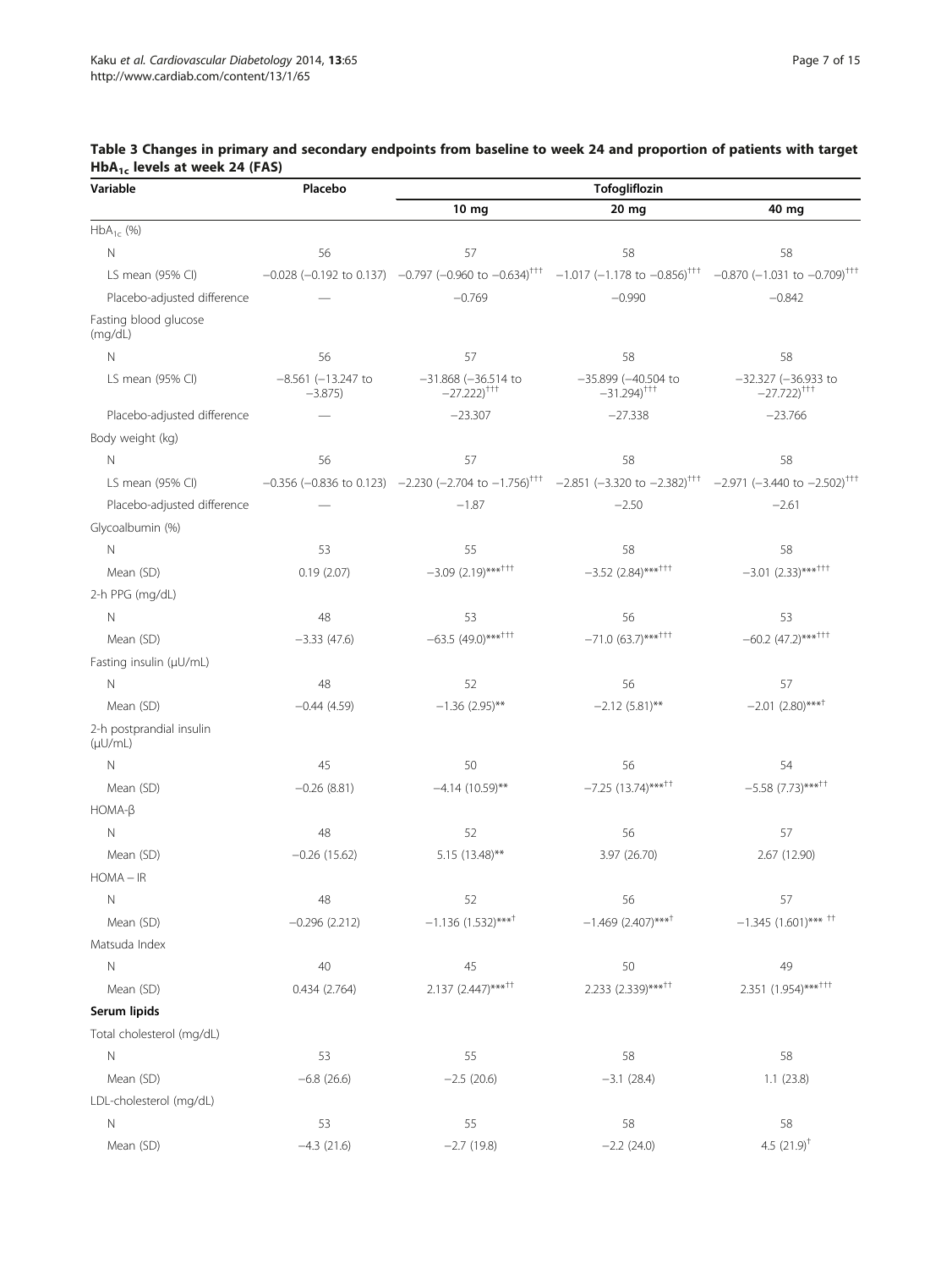| HDL-cholesterol (mg/dL)            |                |                                  |                                  |                                 |
|------------------------------------|----------------|----------------------------------|----------------------------------|---------------------------------|
| $\mathbb N$                        | 53             | 55                               | 58                               | 58                              |
| Mean (SD)                          | $-0.2(7.3)$    | 3.3 $(7.5)$ ** <sup>†</sup>      | $3.9(11.0)$ ** <sup>†</sup>      | 4.5 $(8.6)$ *** <sup>††</sup>   |
| Triglycerides (mg/dL)              |                |                                  |                                  |                                 |
| $\mathbb N$                        | 53             | 55                               | 58                               | 58                              |
| Mean (SD)                          | $-21.5(206.2)$ | $-20.7(119.1)$                   | $-23.9(83.8)$ *                  | $-44.5(95.1)$ ***               |
| Adiponectin (µg/mL)                |                |                                  |                                  |                                 |
| $\mathbb N$                        | 53             | 55                               | 58                               | 58                              |
| Mean (SD)                          | $-0.17(0.99)$  | $0.71(1.11)$ *** <sup>†††</sup>  | $0.96(1.61)$ *** <sup>†††</sup>  | 0.45(2.73)                      |
| Systolic blood pressure<br>(mmHq)  |                |                                  |                                  |                                 |
| $\mathsf{N}$                       | 56             | 57                               | 58                               | 58                              |
| Mean (SD)                          | $-3.2(13.1)$   | $-6.8(13.1)$ ***                 | $-7.6$ (11.4)***                 | $-9.4(11.1)***^{\dagger+}$      |
| Diastolic blood pressure<br>(mmHq) |                |                                  |                                  |                                 |
| $\mathbb N$                        | 56             | 57                               | 58                               | 58                              |
| Mean (SD)                          | $-1.4(9.8)$    | $-5.6(9.8)$ *** <sup>†</sup>     | $-4.1$ (8.4)***                  | $-4.1 (8.3)$ ***                |
| Waist circumference (cm)           |                |                                  |                                  |                                 |
| $\mathbb N$                        | 53             | 55                               | 58                               | 58                              |
| Mean (SD)                          | 0.02(3.95)     | $-2.42$ (3.37)*** <sup>†††</sup> | $-2.47$ (2.99)*** <sup>†††</sup> | $-2.27$ (3.22)*** <sup>††</sup> |

## <span id="page-7-0"></span>Table 3 Changes in primary and secondary endpoints from baseline to week 24 and proportion of patients with target HbA<sub>1c</sub> levels at week 24 (FAS) (Continued)

 $*P < 0.05$ ,  $*P < 0.01$ , and  $*P < 0.001$  vs. baseline.

 $^{+}P$  < 0.05,  $^{++}P$  < 0.01, and  $^{+++}P$  < 0.001 vs. placebo.

Abbreviations: LS mean least squares mean, 95% CI 95% confidence interval, NGSP National Glycohemoglobin Standardization Program, HOMA-β Homeostatic model assessment of β cell function, HOMA-IR Homeostatic model assessment of insulin resistance, 2-h PPG 2-hour postprandial glucose.

tofogliflozin groups compared with placebo. Mean blood urea nitrogen, total serum ketones, acetoacetic acid, βhydroxybutyric acid, and magnesium values increased over time in the tofogliflozin groups but not in the placebo group, while uric acid, aspartate aminotransferase, alanine aminotransferase, and γ-glutamyl transpeptidase levels decreased significantly in the tofogliflozin groups compared with the placebo group (Table [5](#page-10-0)).

# **Discussion**

In this study, we investigated the effects of tofogliflozin, a selective SGLT2 inhibitor, on  $HbA_{1c}$  in adults with type 2 diabetes mellitus inadequately controlled with diet and exercise. We observed a statistically significant decrease in  $HbA_{1c}$ , the primary endpoint, with all three doses of tofogliflozin as compared with placebo after 24 weeks of treatment. Among the tofogliflozin groups, the



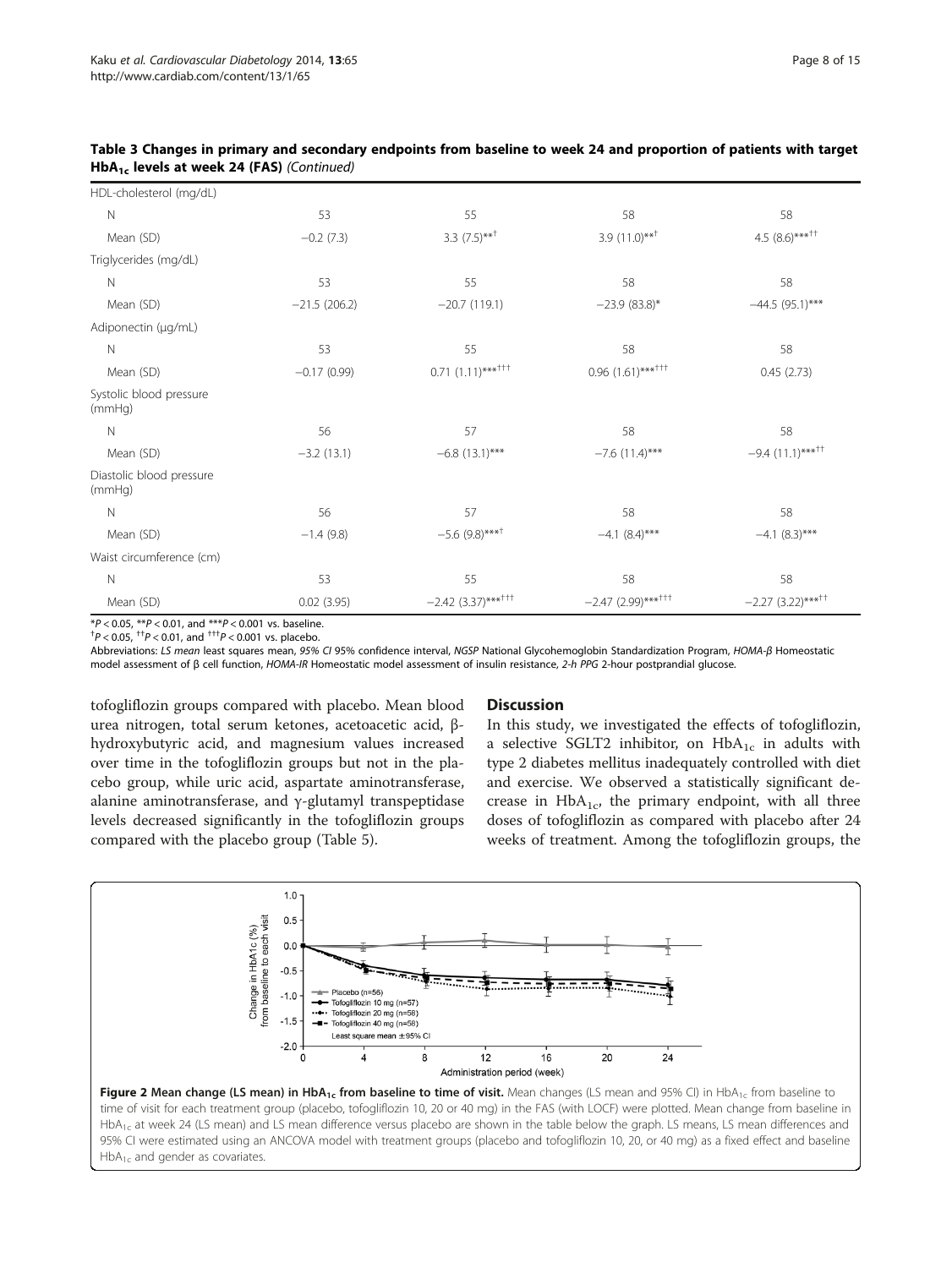<span id="page-8-0"></span>

20 mg dose had the greatest effect, reducing  $HbA_{1c}$  by 1.017%. These improvements in  $HbA_{1c}$  occurred in conjunction with significant reductions in fasting blood glucose in all three tofogliflozin groups. Fasting blood glucose was also decreased in the two recent canagliflozin studies, but showed a slight progressive decrease after the maximal reduction was observed at weeks 4 [\[5](#page-14-0)] and 6 [[6\]](#page-14-0). In the present study, although the median plasma trough concentration of tofogliflozin increased in a dose-dependent manner (data not shown), this was not reflected by dose-dependent changes in  $HbA_{1c}$  or fasting blood glucose. In a prior pharmacodynamic study, the cumulative daily urine glucose excretion was comparable at doses of 10, 20, or 40 mg tofogliflozin (unpublished data). Therefore, it is likely SGLT2 inhibition is saturated at tofogliflozin doses of 10 mg or above, preventing further improvements in  $HbA_{1c}$  and other glycemic variables at doses exceeding 10 mg.

The decrease in body weight from baseline to week 24 ranged from 2.23 to 2.97 kg with tofogliflozin, which is comparable to the level of weight loss seen with dapagliflozin after 24 weeks [\[7](#page-14-0)], and similar to that achieved with glucagon-like peptide-1 analogs [[8](#page-14-0)]. We also observed a decrease in waist circumference of approximately 2 cm in the tofogliflozin groups, suggesting that tofogliflozin may improve metabolic disorders. Again, this decrease is similar to that observed with dapagliflozin [\[7](#page-14-0)].

Tofogliflozin also tended to reduce systolic and diastolic blood pressure to a greater extent than placebo, and improved high-density lipoprotein–cholesterol and triglyceride levels. A slight decrease in uric acid was also observed. The reductions in total cholesterol and LDL-C levels were

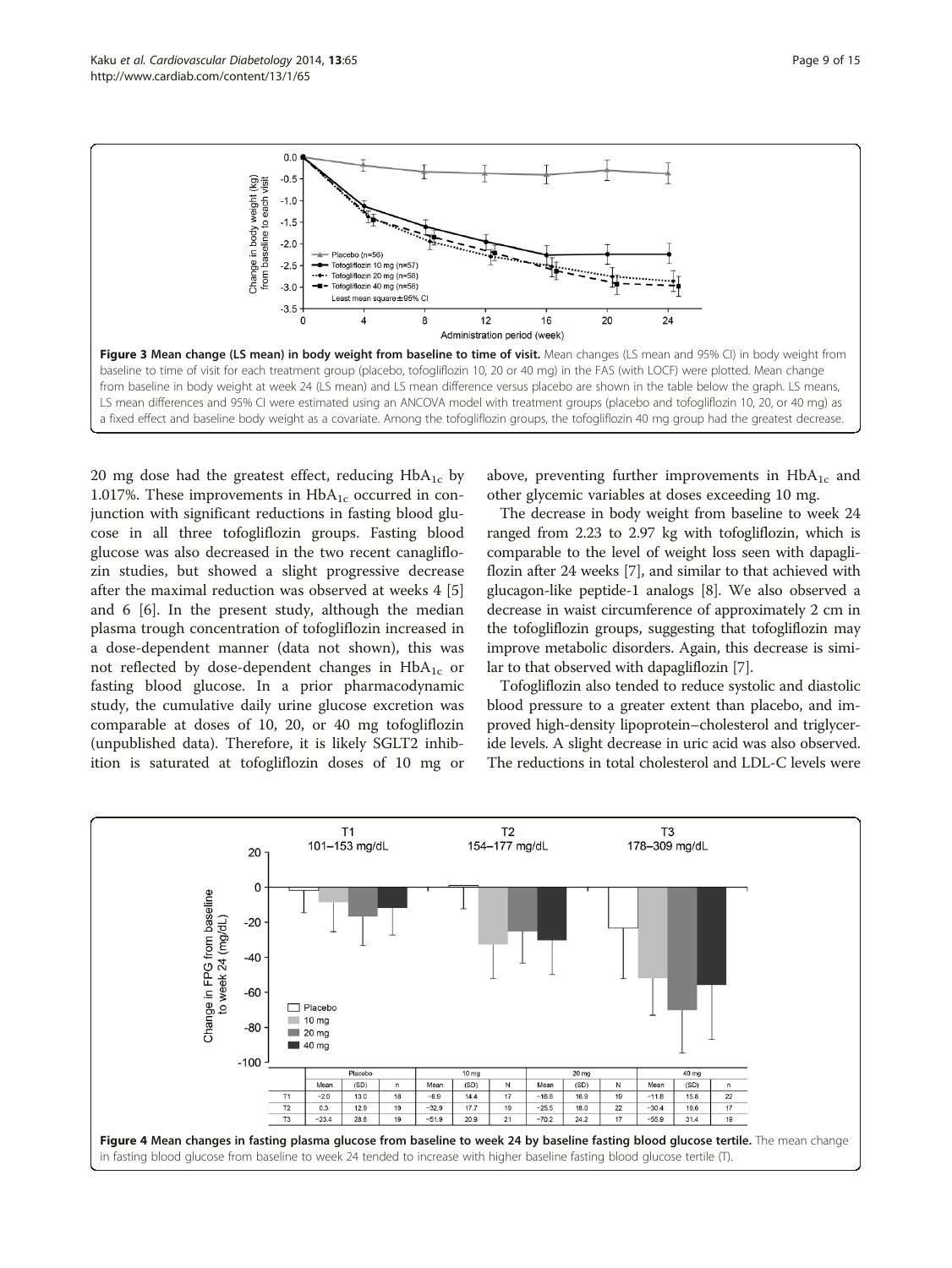#### <span id="page-9-0"></span>Table 4 Summary of adverse events and adverse drug reactions (Safety population)

|                                                 | Placebo                                                                  |                  | Tofogliflozin |                   |  |
|-------------------------------------------------|--------------------------------------------------------------------------|------------------|---------------|-------------------|--|
|                                                 |                                                                          | 10 <sub>mg</sub> | 20 mg         | 40 mg             |  |
| $\Gamma$                                        | 56                                                                       | 58               | 58            | 58                |  |
| Number of patients with AEs                     | 25 (44.6%)                                                               | 35 (60.3%)       | 31 (53.4%)    | 31 (53.4%)        |  |
| Number of AEs                                   | 40                                                                       | 80               | 62            | 69                |  |
| Number of patients with ADRs                    | $4(7.1\%)$                                                               | 16 (27.6%)       | 15 (25.9%)    | 16 (27.6%)        |  |
| Number of ADRs                                  | 6                                                                        | 24               | 26            | 24                |  |
| Deaths                                          | $0(0.0\%)$                                                               | $0(0.0\%)$       | $0(0.0\%)$    | $0(0.0\%)$        |  |
| Serious AEs                                     | $2(3.6\%)*$                                                              | $2(3.4\%)$ †     | $0(0.0\%)$    | $3(5.2%)\ddagger$ |  |
| Serious ADRs                                    | $0(0.0\%)$                                                               | $0(0.0\%)$       | $0(0.0\%)$    | $1(1.7%)$ §       |  |
| AEs leading to discontinuation                  | $1(1.8\%)$                                                               | 1(1.7%)          | $0(0.0\%)$    | $2(3.4\%)$        |  |
| ADRs leading to discontinuation                 | $0(0.0\%)$                                                               | 1(1.7%)          | $0(0.0\%)$    | 1(1.7%)           |  |
|                                                 | AEs occurring in more than $\geq$ 5% of patients in any treatment groups |                  |               |                   |  |
| Infections and infestations                     |                                                                          |                  |               |                   |  |
| Nasopharyngitis                                 | 12 (21.4%)                                                               | 9 (15.5%)        | 6(10.3%)      | 6(10.3%)          |  |
| Upper respiratory tract infection               | $1(1.8\%)$                                                               | $0(0.0\%)$       | $3(5.2\%)$    | $2(3.4\%)$        |  |
| Investigations                                  |                                                                          |                  |               |                   |  |
| Hyperketonemia                                  | $1(1.8\%)$                                                               | $2(3.4\%)$       | 7(12.1%)      | 8 (13.8%)         |  |
| Ketonuria                                       | $0(0.0\%)$                                                               | 1(1.7%)          | $3(5.2\%)$    | $0(0.0\%)$        |  |
| Increased urinary β-2 microglobulin             | $1(1.8\%)$                                                               | $3(5.2\%)$       | $0(0.0\%)$    | $0(0.0\%)$        |  |
| Renal and urinary disorders                     |                                                                          |                  |               |                   |  |
| Pollakiuria                                     | $1(1.8\%)$                                                               | $3(5.2\%)$       | $4(6.9\%)$    | 6 (10.3%)         |  |
| Musculoskeletal and connective tissue disorders |                                                                          |                  |               |                   |  |
| Back pain                                       | $3(5.4\%)$                                                               | $3(5.2\%)$       | $2(3.4\%)$    | 1(1.7%)           |  |
| Nervous system disorders                        |                                                                          |                  |               |                   |  |
| Headache                                        | $0(0.0\%)$                                                               | 3 (5.2%)         | $0(0.0\%)$    | 1(1.7%)           |  |
|                                                 | Other events of special interest in <5% of patients                      |                  |               |                   |  |
| Genitourinary infections                        |                                                                          |                  |               |                   |  |
| Cystitis                                        | $0(0.0\%)$                                                               | $0(0.0\%)$       | $0(0.0\%)$    | 1(1.7)            |  |
| Vulvitis                                        | $0(0.0\%)$                                                               | $0(0.0\%)$       | $0(0.0\%)$    | 1(1.7)            |  |
| Hypoglycemia                                    | $0(0.0\%)$                                                               | 1(1.7)           | $0(0.0\%)$    | 1(1.7)            |  |
| Increased urine volume                          | $0(0.0\%)$                                                               | $0(0.0\%)$       | 1(1.7)        | 1(1.7)            |  |
| Volume-related events                           |                                                                          |                  |               |                   |  |
| Orthostatic hypotension                         | $0(0.0\%)$                                                               | $0(0.0\%)$       | $0(0.0\%)$    | 1(1.7)            |  |
| <b>Dizziness</b>                                | $1(1.8\%)$                                                               | 2(3.4%)          | $0(0.0\%)$    | $0(0.0\%)$        |  |
| Postural dizziness                              | $0(0.0\%)$                                                               | 1(1.7)           | 1(1.7)        | $0(0.0\%)$        |  |

\*Fibular fracture in one patient; colon and esophageal cancer in one patient.

† Meniscus disorder in one patient; unconsciousness in one patient.

‡ Myocardial ischemia in one patient; gastrointestinal interstitial cancer in one patient; whiplash and contusion in one patient.

§ Myocardial ischemia in one patient.

Abbreviations: AE Adverse event, ADR Adverse drug reaction.

slightly smaller in the tofogliflozin groups than in the placebo group, and there was a non-significant increase in total cholesterol level and a significant increase in LDL-C level in the 40 mg group compared with the placebo group. Other recent studies of canagliflozin and dapagliflozin have also described modest, dose-related increases in LDL-C levels [\[5,6,9](#page-14-0)], suggesting SGLT2 inhibitors have limited effects on total cholesterol or LDL-C. Taken together, these findings indicate that tofogliflozin may ameliorate some of the metabolic abnormalities associated with type 2 diabetes, although prospective, long-term studies are needed to confirm this possibility.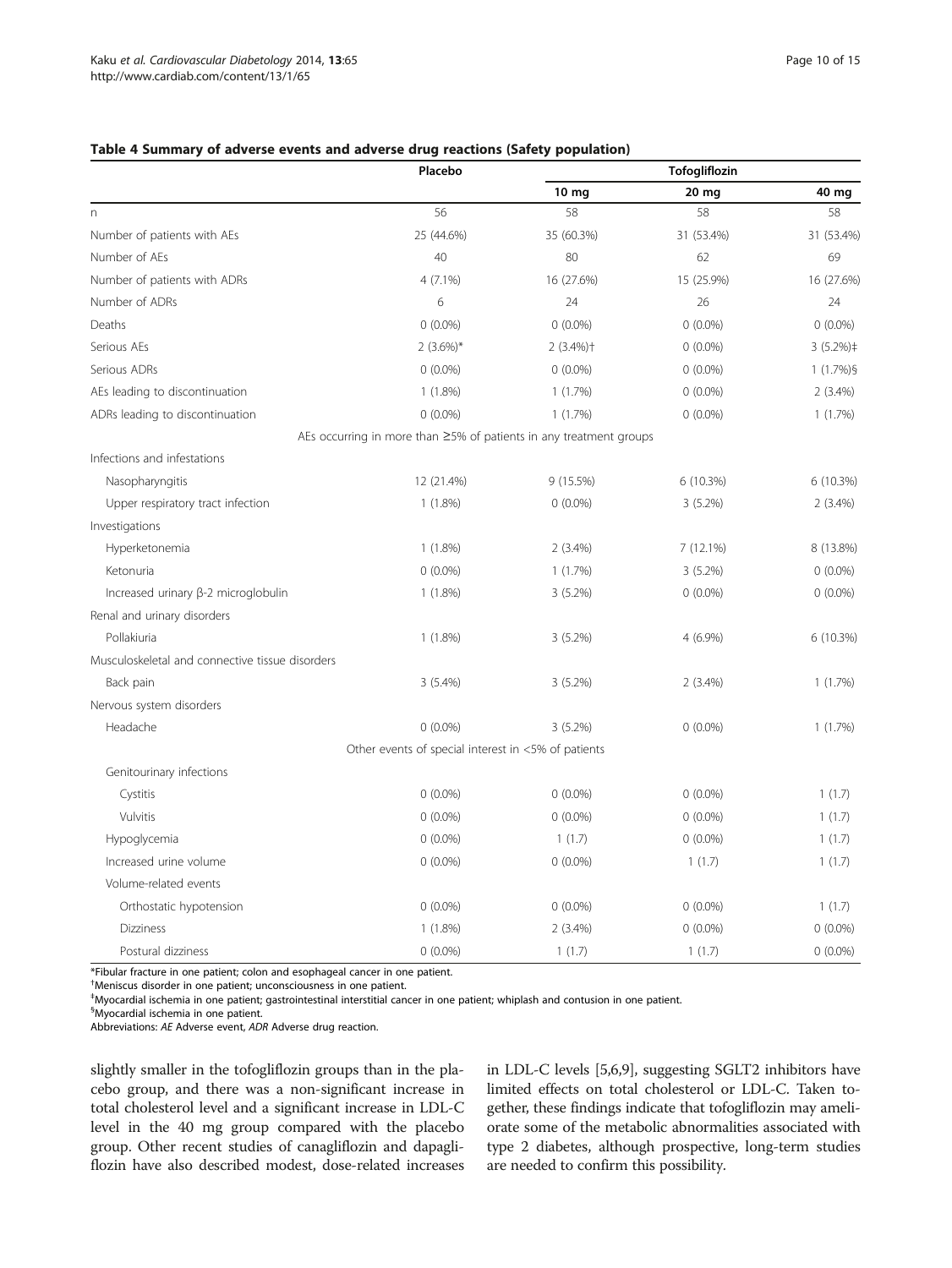|                                               |                 | Placebo        | Tofogliflozin    |                                |                 |                                  |                 |                                  |  |
|-----------------------------------------------|-----------------|----------------|------------------|--------------------------------|-----------------|----------------------------------|-----------------|----------------------------------|--|
|                                               |                 |                | 10 <sub>mg</sub> |                                |                 | $20 \text{ mg}$                  |                 | 40 mg                            |  |
|                                               | <b>Baseline</b> | Change         | <b>Baseline</b>  | Change                         | <b>Baseline</b> | Change                           | <b>Baseline</b> | Change                           |  |
| n                                             | 56              | 48             | 58               | 54                             | 58              | 56                               | 58              | 54                               |  |
| Total serum ketones (µmol/L), Mean (SD)       | 87.4 (70.89)    | 29.7 (123.95)  | 93.2 (85.12)     | 45.6 (116.53)**                | 115.1 (144.01)  | 59.5 (136.24) **                 | 127.9 (155.47)  | 141.2 (253.68) *** <sup>††</sup> |  |
| Acetoacetic acid (µmol/L), Mean (SD)          | 26.8 (16.66)    | 7.1(30.83)     | 29.0 (21.52)     | $10.7 (30.35)^*$               | 34.5 (37.49)    | 14.8 (32.49) **                  | 40.1 (40.69)    | $31.0(63.09)$ *** <sup>††</sup>  |  |
| $\beta$ -HBA (µmol/L), Mean (SD)              | 60.7 (55.07)    | 22.6 (93.93)   | 64.3 (65.39)     | 34.7 (87.14)**                 | 80.6 (107.30)   | 44.7 (105.67) **                 | 88.0 (116.29)   | $110.0(194.65)***$ <sup>++</sup> |  |
| AST (IU/L, 37°C), Mean (SD)                   | 26.5 (10.48)    | $0.1$ $(8.85)$ | 25.6(11.15)      | $-3.2$ (8.22)**                | 26.1 (10.04)    | $-3.2$ (8.23)**                  | 26.6 (10.63)    | $-3.7$ (8.88)** <sup>†</sup>     |  |
| ALT (IU/L, 37°C), Mean (SD)                   | 28.6 (15.62)    | $-0.4(10.95)$  | 28.7 (19.87)     | $-6.5(11.56)$ *** <sup>†</sup> | 30.10 (18.59)   | $-7.7$ (12.37)*** <sup>††</sup>  | 29.8 (17.51)    | $-6.8$ (12.91)*** <sup>††</sup>  |  |
| y-GTP (IU/L, 37°C), Mean (SD)                 | 51.3 (56.47)    | $-3.2$ (31.69) | 44.2 (32.25)     | $-9.7(22.44)$ **               | 52.2 (60.37)    | $-17.0$ (33.31) *** <sup>†</sup> | 55.3 (89.75)    | $-17.3(56.53)^{*}$               |  |
| BUN (mg/dL), Mean (SD)                        | 14.8(3.4)       | $-0.2$ (2.7)   | 14.9(3.3)        | $1.5$ (3.6) ** <sup>††</sup>   | 14.6(4.2)       | $1.5(4.1)$ ** <sup>†</sup>       | 14.2(3.2)       | $1.8$ (3.5) *** <sup>††</sup>    |  |
| SCr (mg/dL), Mean (SD)                        | 0.72(0.18)      | $-0.02(0.06)$  | 0.70(0.15)       | $-0.00$ (0.06)                 | 0.71(0.21)      | $-0.02(0.15)$                    | 0.70(0.16)      | $0.02$ $(0.06)$ <sup>*††</sup>   |  |
| eGFR (mL/min/1.73 m <sup>2</sup> ), Mean (SD) | 83.78 (17.68)   | 2.53(9.10)     | 84.68 (20.04)    | 0.41(8.48)                     | 86.78 (19.62)   | 1.23 (12.89)                     | 86.00 (18.18)   | $-1.97(7.97)^{11}$               |  |
| Uric acid (mg/dL), Mean (SD)                  | 5.09(1.39)      | 0.10(0.67)     | 4.77(1.01)       | $-0.30(0.68)$ ** <sup>††</sup> | 5.01(1.19)      | $-0.33$ (0.78) ** <sup>††</sup>  | 5.14(1.27)      | $-0.14(1.08)$                    |  |

# <span id="page-10-0"></span>Table 5 Laboratory variables at baseline and change from baseline to week 24 (Safety population)

\*P < 0.05, \*\*P < 0.01, and \*\*\*P < 0.001 vs. baseline.<br><sup>†</sup>P < 0.05, <sup>††</sup>P < 0.01, and <sup>†††</sup>P < 0.001 vs. placebo.

Abbreviations: β-HBA β-hydroxybutyrate, AST aspartate aminotransferase, ALT alanine aminotransferase, GTP glutamyl transpeptidase, BUN blood urea nitrogen, SCr serum creatinine, eGFR estimated glomerular filtration rate.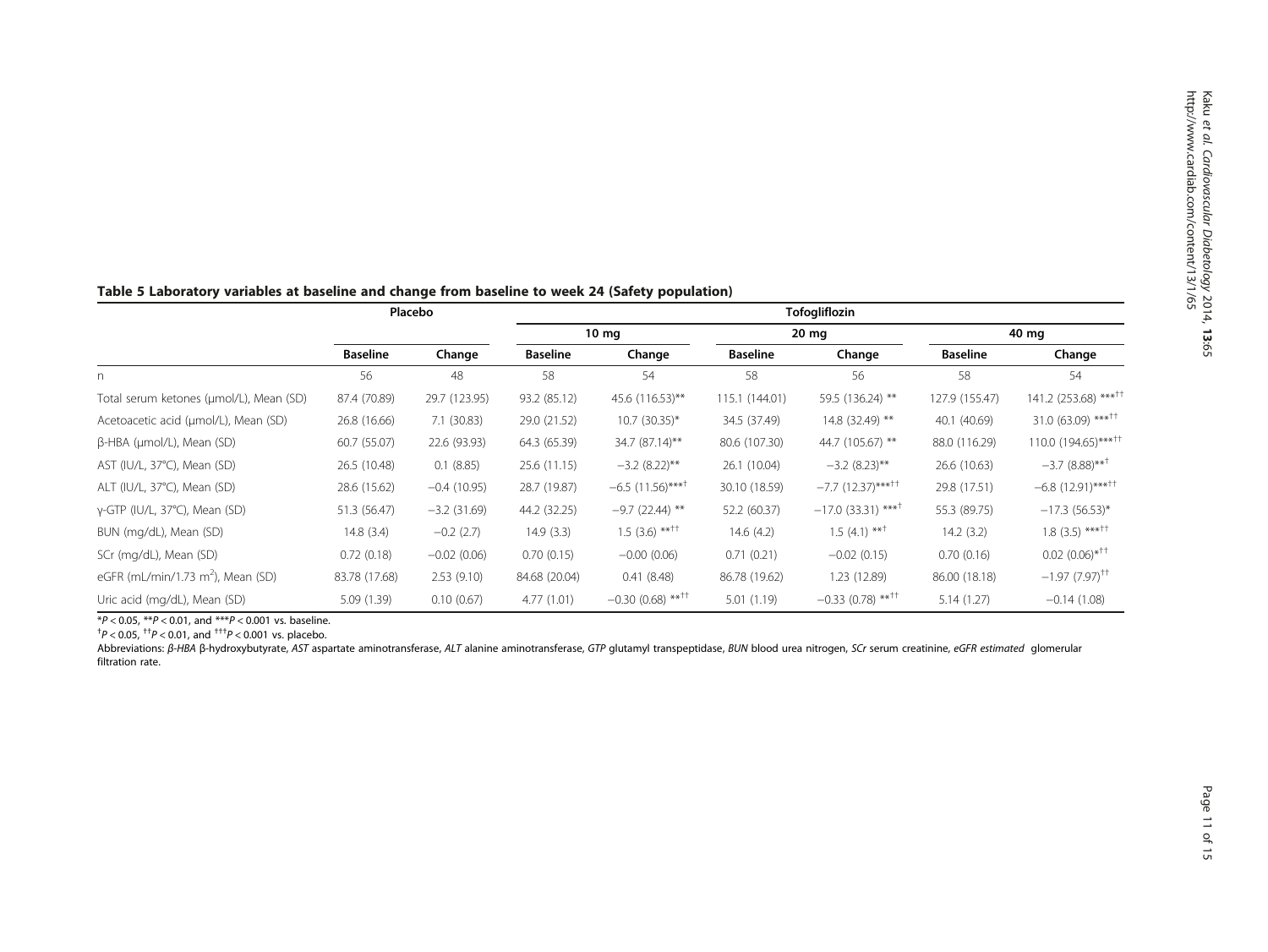The results of two Phase 3 studies of tofogliflozin were jointly reported in article by Tanizawa et al. [\[10\]](#page-14-0). In these studies, Japanese patients were treated with 20 or 40 mg tofogliflozin as monotherapy or in combination with other oral antidiabetic agents for 52 weeks. These doses were selected based on the clinical efficacy and tolerability of the three doses used in the present study. As in the present study, both doses in the Phase 3 studies were well tolerated, with a treatment discontinuation rate of <6% over 52 weeks. The mean reductions in HbA1c were 0.67% and 0.66% in the 20 and 40 mg groups, respectively, as monotherapy. In the combination study, the mean HbA1c reduction ranged from 0.71% to 0.93% across the subgroups by dose and background therapy.

A recent meta-analysis of 45 placebo-controlled studies and 13 active-controlled studies [[11\]](#page-14-0) revealed that SGLT2 inhibitors significantly reduced  $HbA_{1c}$  relative to placebo (mean difference vs. placebo: 0.66%; 95% CI −0.73 to −0.58%), although the change was similar to that observed with other drugs (mean difference vs. other drugs: −0.06%; 95% CI: −0.18 to 0.05%). The analysis also revealed that SGLT2 inhibitors reduced body weight (mean difference vs. other drugs: -1.80 kg; 95% CI −3.50 to −0.11 kg) and systolic blood pressure (mean difference vs. other drugs: −4.45 mmHg; 95% CI: −5.73 to −3.18 mmHg). Therefore, the results of this study are quite consistent with those reported for other SGLT2 inhibitors in terms of the improvements in glycemic control, body weight, and systolic blood pressure.

The main AEs were hyperketonemia, ketonuria, and pollakiuria. The latter occurred at an incidence of ≥5% with tofogliflozin, suggesting that appropriate fluid supplementation is important. Serious AEs and AEs that led to discontinuation occurred at similar rates in the tofogliflozin and placebo groups, and did not appear to be dose-dependent. Hypoglycemia was observed in the tofogliflozin groups, but not in the placebo group, although the relationship was not dose-dependent. However, the incidence of hyperketonemia and pollakiuria in the tofogliflozin groups appeared to be dose-dependent. Cystitis and vulvitis were observed in one patient each in the tofogliflozin groups. However, both events were classified as mild. Thus, the AE profile of tofogliflozin was similar to that of SGLT2 inhibitors in general, as reported in the earlier meta-analysis [\[11](#page-14-0)]. Significant decreases were observed in aspartate aminotransferase, alanine aminotransferase, and γ-glutamyl transpeptidase, suggestive of improvements in liver function during the study, although this warrants confirmation in future studies.

Several SGLT2 inhibitors have been developed, including canagliflozin, dapagliflozin, ipragliflozin, and empagliflozin, and some have been approved in various regions for the treatment of type 2 diabetes (e.g.,

canagliflozin in the US, dapagliflozin in Europe, and ipragliflozin in Japan). Unlike other agents, they reduce hyperglycemia by enhancing urinary excretion of excess glucose. Because hypoglycemia, weight gain, and worsening of glycemic control during long-term usage are of concern in relation to many currently available antihyperglycemic agents [[1,2\]](#page-14-0), the development of SGLT2 inhibitors, which are not associated with hypoglycemia or weight gain, is important.

SGLT2 is exclusively expressed in the kidneys [[12](#page-14-0),[13](#page-14-0)] and families with hereditary dysfunction in SGLT2 due to genetic defects develop familial renal glucosuria. Although up to 100 g of glucose is excreted in urine daily, this does not prevent the majority of patients with familial glucosuria from living a normal life [\[14,15](#page-14-0)]. Conversely, mutations in the SGLT1 gene, involved in glucose absorption in kidney and gastrointestinal tract, may cause glucose–galactose malabsorption, characterized by serious diarrhea [\[16\]](#page-14-0). Thus, inhibition of SGLT1 may cause gastrointestinal disorders, and therefore it is desirable to develop highly selective drugs for SGLT2 that specifically inhibit renal glucose reabsorption without affecting intestinal glucose handling.

Tofogliflozin is a SGLT2 inhibitor, with 2,900-fold greater selectivity for SGLT2 than SGLT1, and has the highest selectivity of all clinically developed inhibitors [[17\]](#page-14-0). This potent selectivity might have contributed to relatively few AEs in this clinical trial. Furthermore, the reduced risk of hypoglycemia with tofogliflozin might result from its high selectivity for SGLT2, as it does not inhibit glucose reabsorption by SGLT1. More specifically, in a hyperglycemic state, tofogliflozin promotes the urinary excretion of excessive glucose from the glomerular filtrate by inhibiting SGLT2, leading to a decrease in blood glucose. Importantly, because of this high selectivity for SGLT2, glucose is reabsorbed by SGLT1 at a low plasma glucose level, and thus tofogliflozin has low risk of hypoglycemia, unlike other currently available type 2 diabetes medications. Although tofogliflozin promoted a decrease in fasting blood glucose, safety issues must be continuously and carefully monitored after product launch. Like other SGLT2 inhibitors [[18](#page-14-0)], tofogliflozin was associated with significant reductions in body weight compared with placebo. These body weight reductions might be associated with a compensatory reduction of visceral fat resulting from the loss of calories following increased urinary glucose excretion [\[15](#page-14-0)]. Indeed, a dapagliflozin study suggested that the main source of this body weight reduction is visceral fat tissue [[7\]](#page-14-0). An increase in blood ketone bodies was frequently detected, although no clinical symptoms related to this increase were reported. This increase in ketone levels might be due to an increase in lipolysis and mobilization of lipids/free fatty acids to compensate for the loss of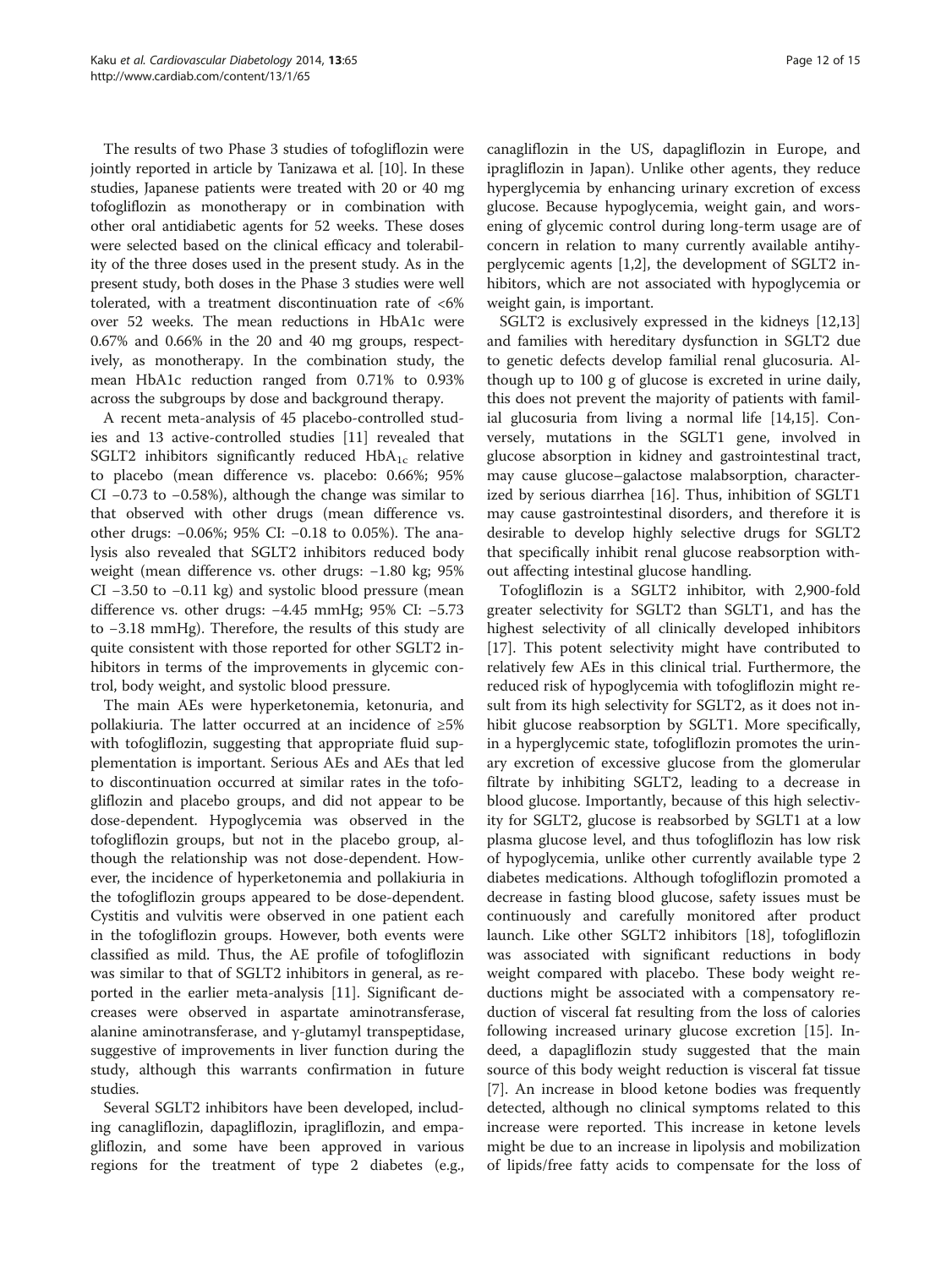<span id="page-12-0"></span>glucose in urine. The increase in lipid metabolism might contribute to reductions in visceral fat and body weight. The influence of increased blood ketone bodies on the safety of the study drug is unknown. Because the decreases in fasting insulin levels in the tofogliflozin groups were small, the hyperketonemia was unlikely to be due to diabetic ketoacidosis caused by extreme insulin deficiency.

There were some limitations in this study that warrant mention. First, the number of type 2 diabetes mellitus patients enrolled was relatively low compared with two recent canagliflozin studies (230 vs 383 and 584) [\[5,6](#page-14-0)]. Second, a longer study duration might have been more beneficial; however, the study period of 24 weeks was longer than that of Inagaki et al. (12 weeks) [[5\]](#page-14-0) and similar to that of Stenlof et al. (26 weeks) [\[6](#page-14-0)]. In addition, the results of two Phase 3 studies were recently reported, and showed good efficacy and tolerability profiles of 20 and 40 mg tofogliflozin as monotherapy or combination therapy over 52 weeks of treatment [[10\]](#page-14-0). Of course, it will also be interesting to see the longer-term efficacy and safety of tofogliflozin alone or in combination with other oral antidiabetic drugs, such as in the ongoing 4-year EMPA-REG H2H-SU study, in which patients are being treated with empagliflozin or glimepiride as an add-on to metformin [[19\]](#page-14-0). Third, the study was limited to Japanese patients treated in outpatient settings, limiting its generalizability to patients in other countries. Fourth, we did not consider the effects of renal impairment; future studies should examine the impact of renal impairment on the efficacy and safety of tofogliflozin. Although further efficacy and safety data are needed, because tofogliflozin acts independently from insulin, there is little risk of increasing the burden on the pancreas and causing hypoglycemia. Its ability to enhance glycemic control and reduce body weight is also clinically important. Moreover, the ability of tofogliflozin to reduce blood pressure, improve lipid metabolism, and reduce uric acid levels suggests that it may also help to prevent vascular complications associated with type 2 diabetes mellitus. SGLT2 inhibitors may also improve hepatic triglyceride accumulation, as observed with dapagliflozin [[7\]](#page-14-0). Further studies and real-life observation are needed to confirm the efficacy and safety of tofogliflozin and other SGLT2 inhibitors in clinical practice.

# Conclusion

Tofogliflozin 10, 20, or 40 mg administered orally once daily for 24 weeks significantly decreased  $HbA_{1c}$ , fasting blood glucose, and body weight as compared with placebo in patients with type 2 diabetes mellitus. Tofogliflozin was also generally well tolerated, with predominantly mild AEs being experienced. Considering the efficacy and safety profile of tofogliflozin, doses of 20 or 40 mg,

as used in the recent Phase 3 studies [\[10](#page-14-0)], might be appropriate for clinical use in Japanese patients. Further studies might be needed to confirm these findings, especially compared with other oral agents. Our results and the results of the recent Phase 3 studies provide support for using tofogliflozin as either monotherapy or in combination with other oral antidiabetic drugs.

# Additional file

#### [Additional file 1: Table S1.](http://www.biomedcentral.com/content/supplementary/1475-2840-13-65-S1.doc) Study schedule and tests.

#### Abbreviations

ADR: Adverse drug reaction; AE: Adverse event; ANCOVA: Analysis of covariance; BMI: Body mass index; FAS: Full analysis set; HbA<sub>1c</sub>: Hemoglobin A1c; HOMA-β: Homeostatic model assessment of β cell function; HOMA-IR: Homeostatic model assessment of insulin resistance; LDL-C: Low-density lipoprotein–cholesterol; NGSP: National Glycohemoglobin Standardization Program; PPS: Per-protocol set; SD: Standard deviation; SGLT: Sodium/ glucose cotransporter.

#### Competing interests

Kohei Kaku has received honoraria for lectures from MSD K.K., Novartis Pharma K.K., Takeda Pharmaceutical Company Limited, Mitsubishi Tanabe Pharma Corporation, Daiichi Sankyo Co., Ltd., Kowa Pharmaceutical Co. Ltd., Novo Nordisk Pharma Ltd., Sanofi K.K., and Dainippon Sumitomo Pharma Co., and unrestricted grants from MSD K.K., Nippon Boehringer Ingelheim Co., Ltd., Novartis Pharma K.K., Takeda Pharmaceutical Company Limited, Mitsubishi Tanabe Pharma Corporation, Daiichi Sankyo Co., Ltd., Novo Nordisk Pharma Ltd., Sanofi K.K., Dainippon Sumitomo Pharma Co., Astellas Pharma Inc., and AstraZeneca K.K.

Hirotaka Watada has received lecture fees from Nippon Boehringer Ingelheim Co., Ltd., Sanofi K.K., Ono Pharmaceutical Co., Ltd., Novo Nordisk Pharma Ltd., Novartis Pharma K.K., Eli Lilly Japan K.K., Sanwa Kagaku Kenkyusho Co., Ltd., Daiichi Sankyo Co., Ltd., Takeda Pharmaceutical Company Limited, MSD K.K., Dainippon Sumitomo Pharma Co., and Kowa Company, Ltd., and research funding from Nippon Boehringer Ingelheim Co., Ltd., Pfizer Japan Inc., Mochida Pharmaceutical Co., Ltd., Sanofi K.K., Novo Nordisk Pharma Ltd., Novartis Pharma K.K., Sanwa Kagaku Kenkyusho Co., Ltd., Terumo Corporation, Eli Lilly Japan K.K., Mitsubishi Tanabe Pharma Corporation, Daiichi Sankyo Co., Ltd., Takeda Pharmaceutical Company Limited, MSD K.K., Shionogi & Co., Ltd., Dainippon Sumitomo Pharma Co., Kissei Pharmaceutical Co., Ltd., and AstraZeneca K.K.

Yasuhiko Iwamoto has received honoraria for lectures from MSD K.K., Sanofi K.K., and Eli Lilly Japan K.K.

Kazunori Utsunomiya has received honoraria for lectures from MSD K.K., Ono Pharmaceutical Co., Ltd., Nippon Boehringer Ingelheim Co., Novartis Pharma K.K., Takeda Pharmaceutical Company Limited, Mitsubishi Tanabe Pharma Corporation, Daiichi Sankyo Co., Ltd., Sanwa Kagaku Kenkyusho Co., Ltd., Kowa Pharmaceutical Co. Ltd., Novo Nordisk Pharma Ltd., Eli Lilly Japan K.K., Sanofi K.K., Dainippon Sumitomo Pharma Co., Ltd., Shionogi & Co., Ltd., Kissei Pharmaceutical Co., Ltd., Bayer Yakuhin, Ltd., Astellas Pharma Inc., Pfizer Japan Inc., AstraZeneca K.K., Chugai Pharmaceutical Co., Ltd., Teijin Pharma Limited., Mochida Pharmaceutical Co., Ltd., Roche Diagnostics K.K., and Johnson & Johnson K.K., and unrestricted grants from MSD K.K., Ono Pharmaceutical Co., Ltd., Nippon Boehringer Ingelheim Co., Ltd., Novartis Pharma K.K., Takeda Pharmaceutical Company Limited, Mitsubishi Tanabe Pharma Corporation, Daiichi Sankyo Co., Ltd., Sanwa Kagaku Kenkyusho Co., Ltd., Kowa Pharmaceutical Co. Ltd., Novo Nordisk Pharma Ltd., Eli Lilly Japan K.K., Sanofi K.K., Dainippon Sumitomo Pharma Co., Ltd., Shionogi & Co., Ltd., Kissei Pharmaceutical Co., Ltd., Bayer Yakuhin, Ltd., Astellas Pharma Inc., and AstraZeneca K.K.

Yasuo Terauchi has received honoraria for lectures from MSD K.K., Ono Pharmaceutical Co., Ltd., Nippon Boehringer Ingelheim Co., Ltd., Novartis Pharma K.K., Takeda Pharmaceutical Company Limited, Mitsubishi Tanabe Pharma Corporation, Daiichi Sankyo Co., Ltd., Sanwa Kagaku Kenkyusho Co., Ltd., Kowa Pharmaceutical Co. Ltd., Novo Nordisk Pharma Ltd., Eli Lilly Japan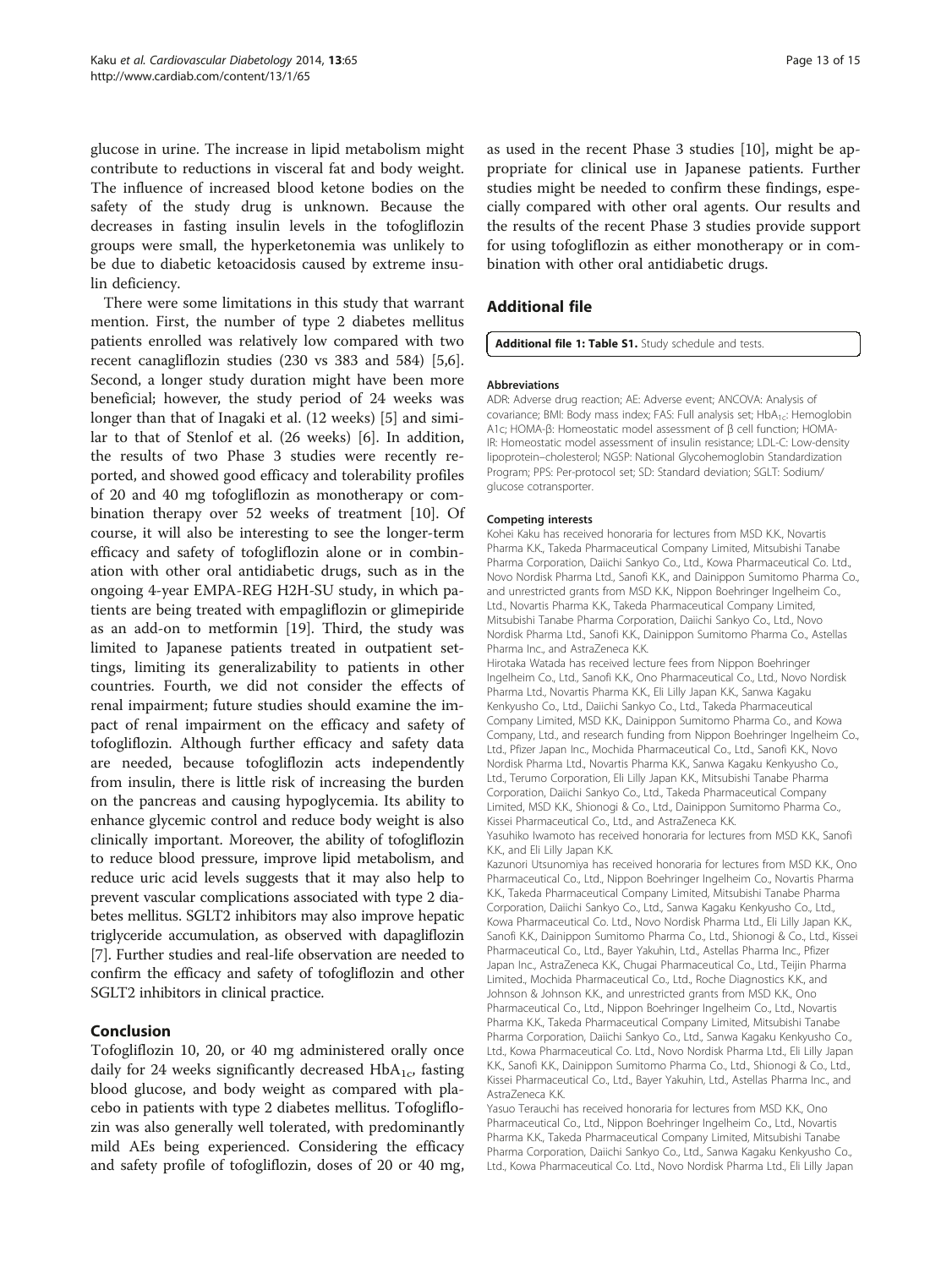K.K., Sanofi K.K., Dainippon Sumitomo Pharma Co., Ltd., Shionogi & Co., Ltd., Kissei Pharmaceutical Co., Ltd., Bayer Yakuhin, Ltd., Astellas Pharma Inc., Pfizer Japan Inc., AstraZeneca K.K., Chugai Pharmaceutical Co., Ltd., Teijin Pharma Limited., Mochida Pharmaceutical Co., Ltd., Roche Diagnostics K.K., and Johnson & Johnson K.K., and unrestricted grants from MSD K.K., Ono Pharmaceutical Co., Ltd., Nippon Boehringer Ingelheim Co., Ltd., Novartis Pharma K.K., Takeda Pharmaceutical Company Limited, Mitsubishi Tanabe Pharma Corporation, Daiichi Sankyo Co., Ltd., Sanwa Kagaku Kenkyusho Co., Ltd., Kowa Pharmaceutical Co. Ltd., Novo Nordisk Pharma Ltd., Eli Lilly Japan K.K., Sanofi K.K., Dainippon Sumitomo Pharma Co., Ltd., Shionogi & Co., Ltd., Kissei Pharmaceutical Co., Ltd., Bayer Yakuhin, Ltd., Astellas Pharma Inc., and AstraZeneca K.K.

Kazuyuki Tobe has received honoraria for lectures from Takeda Pharmaceutical Company Limited and Mitsubishi Tanabe Pharma Corporation, and scholarship funds from Novo Nordisk Pharma Ltd., Novartis Pharma K.K., Ono Pharmaceutical Co., Ltd., MSD K.K., Astellas Pharma Inc., Sanofi K.K., Iryouhoujin Shichitokukai, Seida Sadayoshi, Mitsubishi Tanabe Pharma Corporation, Takeda Pharmaceutical Company Limited, and Chugai Pharmaceutical Co., Ltd.

Yukio Tanizawa has received honoraria for lectures from Novartis Pharma K. K., Takeda Pharmaceutical Company Limited, MSD K.K., Ono Pharmaceutical Co., Ltd., Sanofi K.K., Mitsubishi Tanabe Pharma Corporation, Novo Nordisk Pharma Ltd., Nippon Boehringer Ingelheim Co., Ltd., and Dainippon Sumitomo Pharma Co., Ltd., and scholarship funds from Kowa Pharmaceutical Co. Ltd., Dainippon Sumitomo Pharma Co., Takeda Pharmaceutical Company Limited, MSD K.K., Astellas Pharma Inc., Daiichi Sankyo Co., Ltd., Kyowa Hakko Kirin Co., Ltd., Sanofi K.K., Novartis Pharma K.K., and Nippon Boehringer Ingelheim Co., Ltd.

Eiichi Araki has received honoraria for lectures from MSD K.K., Sanofi K.K., Daiichi Sankyo Co., Ltd., Mitsubishi Tanabe Pharma Corporation, Eli Lilly Japan K.K., Novo Nordisk Pharma Ltd., Nippon Boehringer Ingelheim Co., Ltd., Novartis Pharma K.K., Kowa Pharmaceutical Co. Ltd., and Kowa Company, Ltd., and scholarship funds from Mitsubishi Tanabe Pharma Corporation, Sanofi K.K., Nippon Boehringer Ingelheim Co., Ltd., Astellas Pharma Inc., Dainippon Sumitomo Pharma Co., Ltd., Pfizer Japan Inc., and MSD K.K. Masamichi Ueda is an employee of Chugai Pharmaceutical Co., Ltd. Hideki Suganami is an employee of Kowa Company, Ltd. Daisuke Watanabe is an employee of Sanofi K.K.

#### Authors' contributions

KK contributed to the conception, organization and execution of the study; interpretation of data; writing of the first draft; and revised the manuscript for important intellectual content. HW contributed to the conception, organization and execution of the study; the collection and interpretation of data; and revised the manuscript for important intellectual content. YI contributed to the conception, organization and execution of the study; the collection and interpretation of data; and revised the manuscript for important intellectual content. KU contributed to the conception, organization and execution of the study; the collection and interpretation of data; and revised the manuscript for important intellectual content. Y Terauchi contributed to the conception, organization and execution of the study; the interpretation of data; and revised the manuscript for important intellectual content. KT contributed to the conception, organization and execution of the study; the collection and interpretation of data; and revised the manuscript for important intellectual content. Y Tanizawa contributed to the conception, organization and execution of the study; the collection and interpretation of data; and revised the manuscript for important intellectual content. EA contributed to the conception, organization and execution of the study; the interpretation of data; and revised the manuscript for important intellectual content. MU created the database, performed statistical analyses, and contributed to the interpretation of the data. HS created the database, performed statistical analyses, and contributed to the interpretation of the data. DW created the database, performed statistical analyses, and contributed to the interpretation of the data. All authors have read and approved the final manuscript for submission.

#### Acknowledgements

This study was funded by Chugai Pharmaceutical Co., Ltd. The authors wish to thank Nicholas Smith, PhD, for providing editorial support, which was funded by Kowa Pharmaceutical Co. Ltd. and Sanofi K.K.

#### Members of the coordinating committee:

Kazunori Utsunomiya (Division of Diabetes, Metabolism and Endocrinology, Department of Internal Medicine, Jikei University School of Medicine, Tokyo), Yasuhiko Iwamoto (Tokyo Women's Medical University School of Medicine, Tokyo), Kazuyuki Tobe (First Department of Internal Medicine, University of Toyama, Toyama), Yukio Tanizawa (Internal Medicine III, Yamaguchi University Hospital, Yamaguchi), Hirotaka Watada (Department of Endocrinology & Metabolism, Juntendo University Graduate School of Medicine, Tokyo), Yasuo Terauchi (Department of Endocrinology and Metabolism, Graduate School of Medicine, Yokohama City University Hospital, Yokohama), and Eiichi Araki (Department of Metabolic Medicine, Faculty of Life Sciences, Kumamoto University, Kumamoto).

#### List of participating institutions:

General Incorporated Foundation Ohta General Hospital Ohta Nishinouchi Hospital, Center for Diabetes; HDC Atlas Clinic, Endocrinology and Metabolism; Japanese Red Cross Nagoya Daini Hospital, Department of Diabetes and Endocrinology; Jikei University Hospital, Department of Diabetes, Metabolism and Endocrinology; Medical Corporation Asanakai Tokyo-Eki Center-building Clinic, Internal Medicine; Medical Corporation Doujin Memorial Meiwa Hospital, Internal Medicine; Medical Corporation Jinnouchikai Jinnouchi Hospital, Internal Medicine; Medical Corporation Junshinkai Ageo Medical Clinic; Medical Corporation Kunwakai Aiwa Clinic of Internal Medicine; Medical Corporation Lifestyle Tomonaga Clinic, Internal Medicine; Medical Corporation Manda Memorial Hospital, Internal Medicine; Medical Corporation Mitsuyoshikai Tokyo-Ekimae Building Clinic, Internal Medicine; Medical Corporation Onoyuri Clinic of Internal Medicine, Internal Medicine; Medical Corporation Oyama East Clinic, Internal Medicine; Medical Corporation Rakuseikai Okuguchi Clinic of Internal Medicine; Medical Corporation Seikeikai New Tokyo Hospital, Endocrinology and Diabetes; Medical Corporation Shinanokai Shinanozaka Clinic, Internal Medicine; Medical Corporation Shinkoukai Takeuchi Hospital, Internal Medicine; Medical Corporation Shiraiwa Medical Clinic, Internal Medicine; Medical Corporation Shojukai Tenpozan Clinic of Internal Medicine, Internal Medicine; Medical Corporation Touyukai Yutenji Medical Clinic, Internal Medicine; National University Corporation Chiba University Hospital, Diabetes, Metabolism and Endocrinology; National University Corporation Kyushu University Hospital, Department of Endocrine and Metabolic Diseases/Diabetes Mellitus; National University Corporation Shimane University Hospital, Internal Medicine of Endocrinology and Metabolism; National University Corporation the University of Toyama University Hospital, First Department of Internal Medicine; Osaka City General Hospital, Metabolism and Endocrinology; Osaka City University Hospital, Center for Lifestyle Diseases and Diabetes; Social Welfare Organization Saiseikai Imperial Gift Foundation Inc., Matsuyama Hospital, Internal Medicine; Social Welfare Organization Saiseikai Imperial Gift Foundation Inc., Saiseikai Fukuoka General Hospital, Internal Medicine; Tokushima University Hospital, Internal Medicine; Tokyo Women's Medical University Hospital, Metabolism and Diabetology; Toshiba General Hospital, Metabolism and Endocrinology; and Umeda Oak Clinic, Internal Medicine.

#### Author details

<sup>1</sup>Department of Internal Medicine, Kawasaki Medical School, 577 Matsushima, Kurashiki, Okayama 701-0192, Japan. <sup>2</sup>Department of Endocrinology & Metabolism, Juntendo University Graduate School of Medicine, 2-1-1, Hongo, Bunkyo-ku, Tokyo 113-8421, Japan. <sup>3</sup>Tokyo Women's Medical University School of Medicine, 8-1, Kawada, Shinjuku-ku, Tokyo 162-8666, Japan. 4 Division of Diabetes, Metabolism and Endocrinology, Department of Internal Medicine, Jikei University School of Medicine, 3-25-8, Nishi-Shimbashi, Minato-ku, Tokyo 105-8461, Japan. <sup>5</sup>Department of Endocrinology and Metabolism, Graduate School of Medicine, Yokohama City University, 3-9 Fukuura, Kanazawa-ku, Yokohama 236-0004, Japan. <sup>6</sup>The First Department of Internal Medicine, University of Toyama, 2630 Sugitani, Toyama 930-0194, Japan. <sup>7</sup> Division of Endocrinology, Metabolism, Hematological Science and Therapeutics, Yamaguchi University Graduate School of Medicine, 1-1-1 Minami-Kogushi, Ube, Yamaguchi, 755-8505, Japan. <sup>8</sup>Department of Metabolic Medicine, Faculty of Life Sciences, Kumamoto University, 2-39-1 Kurokami, Kumamoto 860-8555, Japan. <sup>9</sup>Clinical Research Planning Department, Chugai, 1-1 Nihonbashi-Muromachi 2-Chome, Chuo-ku, Tokyo 103-8324, Japan. <sup>10</sup>Clinical Data Science Department, Biostatistics Section, Kowa, 3-4-14, Nihonbashi-honcho, Chuo-ku, Tokyo 103-0023, Japan. <sup>11</sup> Research & Development, Clinical Sciences & Operations, Biostatistics &